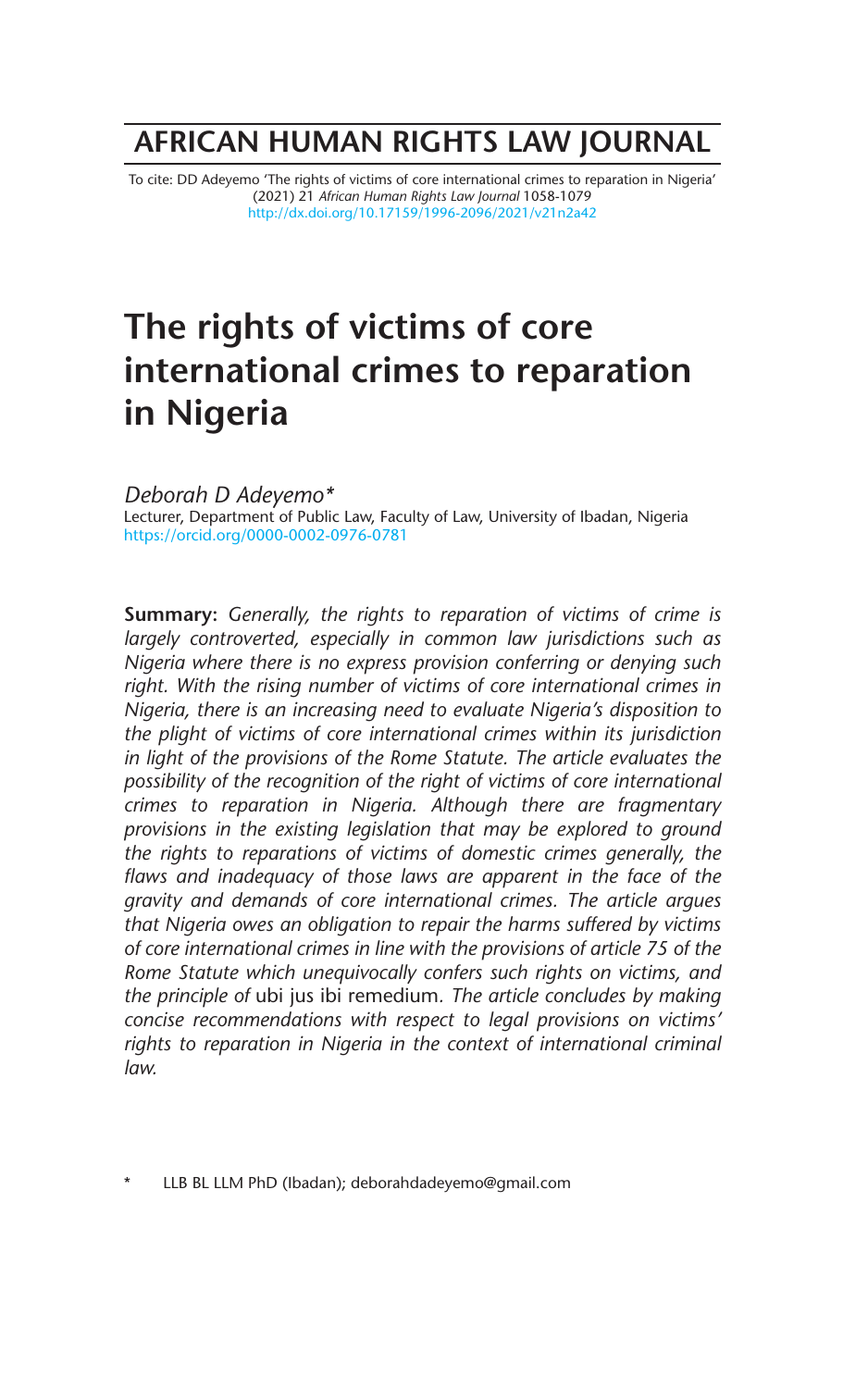**Key words:** *victims; reparation; criminal justice; rights; International Criminal Court*

#### **1 Introduction**

Nigeria is a common law jurisdiction with an adversarial criminal justice system which does not accord any precise recognition to the concept of reparation to victims. Although the criminal justice system in Nigeria makes specific provision for compensation and restitution in some cases, such may be inapplicable to core international crimes.<sup>1</sup> Global trends in the late twentieth century increased the focus on victims' rights and remedies in criminal law.

At the international level the subject of victims' rights started to gain more recognition following the world wars which revealed atrocious activities against persons and the emergence of international human rights.<sup>2</sup> Subsequently, the development of regional human rights systems and the increase in international and domestic armed conflicts amplified the focus on victims' rights to remedies following violations. The concept of victims' rights gained prominence in domestic jurisdictions in the 1980s, paving way for other forms of rights, such as the right of participation in the case of domestic crimes.3 States' reluctance to be accountable to individual victims for state-sponsored violations culminated in the adoption of the two legal instruments on victims' rights and remedies in 1985 and 2005.4 The two documents laid the foundation for the negotiations leading

<sup>&#</sup>x27;Core international crimes', also referred to as core crimes, as used in this article, denote the four main international crimes over which the International Criminal Court may exercise jurisdiction, namely, war crimes; crimes against humanity; genocide; and the crime of aggression. Sec 365 of the Nigerian Criminal Procedure Code provides for the award of compensation generally for criminal injury suffered by a victim. Secs 321, 341 and 342 of the Administration of Criminal Justice Act 2015 (ACJA) also provide for compensation and restitution of property by the accused to victims of crime. There are also provisions that allow victims the option of obtaining a remedy by suing the accused under separate civil proceedings post-prosecution of the accused. A Olatubosun 'Compensation to victims of crime in Nigeria: A critical assessment of criminalvictim relationship' (2002) 44 *Journal of the Indian Law Institute* 209.

<sup>2</sup> MC Bassiouni 'International recognition of victims' right' (2006) 62 *Human Rights Law Review* 203.

<sup>3</sup> Bassiouni (n 2) 212.

<sup>4</sup> United Nations Declaration of Basic Principles of Justice for Victims of Crime<br>and Abuse of Power UN/GA/RES/40/34 of 29 November 1985; United Nations<br>Basic Principles and Guidelines on the Right to a Remedy and Reparatio Victims of Gross Violations of International Human Rights Law and Serious Violations of International Humanitarian Law A/RES/60/147 of 16 December 2005 respectively.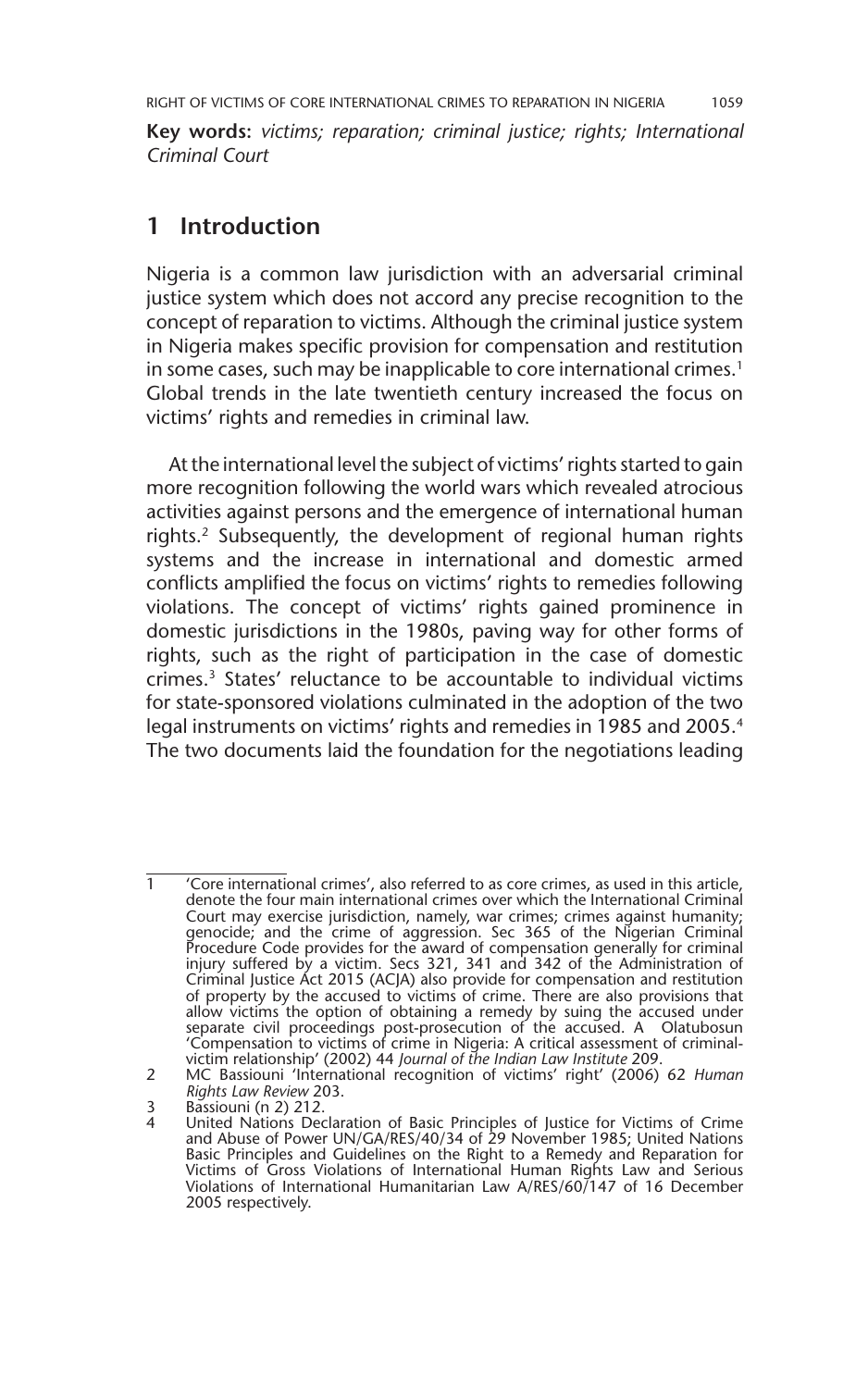to the adoption of the specific victims' rights in the Rome Statute of the International Criminal Court (ICC) (Rome Statute).<sup>5</sup>

Distinctively, article 75 of the Rome Statute makes provision for reparation to victims at the Court.<sup>6</sup> The Rome Statute grants the Court the power to order reparations to victims of core international crimes upon application to the Court by the victims, or *suo motu* by the Court in 'exceptional circumstances'.<sup>7</sup> Such reparative order may be in form of monetary compensation, restitution of property, rehabilitation or symbolic measures such as apologies or memorials.<sup>8</sup> Generally, the right to reparations itself is largely controversial and a subject of debate in international law. In contemplating a general right to reparations, some international human rights documents<sup>9</sup> admit a right to reparations with respect to certain violations.<sup>10</sup> Following the express provision of article 75 of the Rome Statute, it may be argued that while the Court has the discretionary power to grant reparations, the Rome Statute tacitly implies that victims have the right to reparations. In this regard, victims have the right to approach the Court in this respect to make representations to the Court in respect of reparations.11

<sup>5</sup> PV González 'The role of victims in international criminal court proceedings' (2006) 5 *International Journal on Human Rights* 19. Sperfeldt is of the view that the negotiations on the inclusion of reparation at previous international criminal tribunals such as the ICTY was raised but did not make it to the final Statute. C Sperfeldt 'Rome's legacy: Negotiating the reparations mandate of the International Criminal Court' (2016) 17 *International Criminal Law Review* 356. McCarthy reports that the inclusion of reparation in the Rome Statute evolved at the last stage of the negotiations of the Statute, with which Sperfeldt agrees. C McCarthy *Reparations and victim support in the International Criminal Court* (2012) 36.

<sup>6</sup> According to the view of the ICC Pre-Trial Chamber I in *The Prosecutor v Thomas Lubanga Dyilo* in the Decision on the Prosecutor's application for a warrant of arrest, 'the reparation scheme provided for in the Statute is not only one of the Statute's unique features. It is also a key feature. In the Chamber's opinion, the success of the Court is to some extent linked to its reparation system.' Pre-Trial Chamber I, 10 February 2006 ICC-01/04-01/06 para 136.

<sup>7</sup> Art 75(1) of the ICC Statute; Rule 95 of the International Criminal Court Rules of Procedure and Evidence (ICC RPE).

<sup>8</sup> Art 75(2) of the ICC Statute. Broadly, reparation at the ICC may not admit of such measures as guarantees of non-repetition and some satisfaction measures. These measures may require a high level of co-operation from the state for implementation.

<sup>9</sup> Art 2(3) of the International Covenant on Civil and Political Right (ICCPR) provides for the right to an effective remedy from which several human rights bodies, such as the Inter-American Court of Human Rights, have repeatedly inferred a general right to reparations. Authors such as De Greiff argue that victims indeed have a right to reparations. P de Greiff 'Justice and reparation' in P de Greiff (ed) *Handbook of reparation* (2006) 451; Bassiouni (n 2) 203.

<sup>10</sup> Arts 9(5) and 14(6) of ICCPR and art 14(1) of the Convention Against Torture and Other Cruel, Inhumane or Degrading Treatment or Punishment (CAT) provide specifically for the right to reparations with respect to certain violations such as the right to reparations against unlawful arrest or detention, false conviction and torture, respectively.

<sup>11</sup> Art 75(3). E Barmugartner 'Aspects of victim participation in the proceedings of the International Criminal Court' (2008) 90 *International Review of the Red Cross* 409; S Garkawe 'The victim-related provisions of the Statute of the International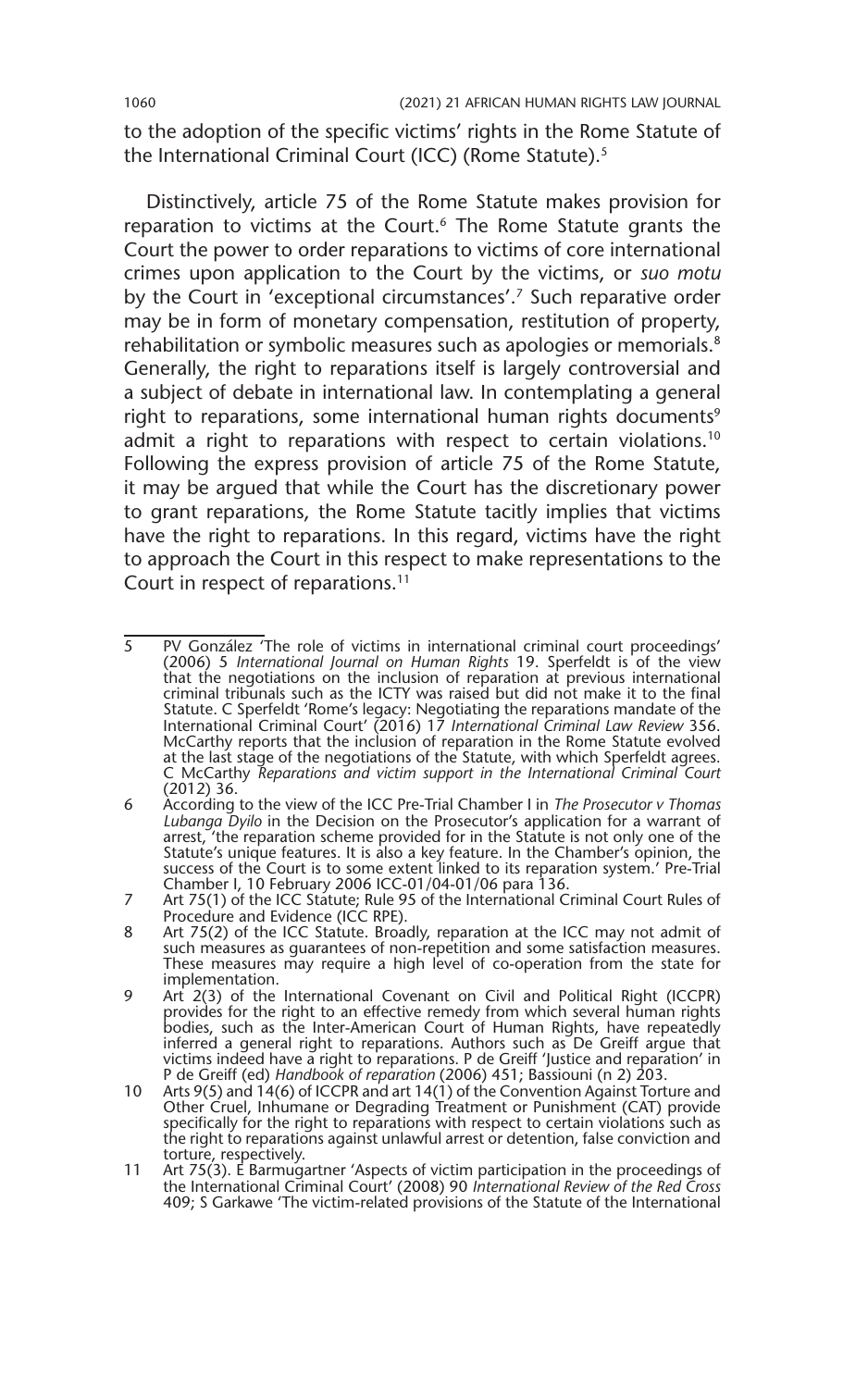Nigeria is a signatory to the Rome Statute and has since 2010 been under preliminary examination by the ICC for allegations of crimes against humanity, especially in the embattled north-eastern region of the country.12 In December 2020 the Office of the Prosecutor concluded a preliminary examination of the Nigerian situation and decided to proceed to full investigation of the situation in Nigeria.13 Currently, there are hundreds of thousands of displaced victims of the insurgency and armed conflicts in the country. Unfortunately, in 2020 a Bill was introduced to the federal legislative house, purportedly aimed at granting amnesty and offering foreign training to Boko Haram members who had renounced their membership, in order to reintegrate them into society.<sup>14</sup> This was in furtherance of previous amnesty operations initiated since 2016. However, it is ironical that while the federal government has been progressively focused on alleged perpetrators, victims of the heinous crimes committed by the alleged perpetrators are at the mercy of the meagre humanitarian assistance they receive from non-governmental organisations (NGOs). Strangely, Nigeria has refused to keep up with positive global trends that recognise the rights of victims and comprehensive remedies to victims of crime. There are pieces of provisions in the criminal legislations, but none absolutely acknowledges or caters for the need for reparations of victims.15 Victims of internal armed conflict in the embattled north-eastern region of Nigeria and several other spates of violence in certain regions of the country, which possibly constitute core international crimes, may have no respite than to rely on meagre assistance measures from national and international NGOs. The lack of comprehensive provision for reparation heightens the risk of re-victimisation and the gravity of injury perpetrated against victims appear to stall any possibility of a resolute end to the grievous crimes being perpetrated daily. This raises questions relating

Criminal Court: A victimological analysis' (2001) 8 *International Review of Victimology* 269. Barmugartner and Garkwe, in line with the provisions of the Rome Statute, state that victims of crimes committed by a convicted person could apply to the Court for reparations following conviction.

<sup>12</sup> ICC – 'Situation Report on Nigeria', https://www.icc-cpi.int/nigeria (accessed 21 March 2021). Following the insurgency by an Islamist group that has been identified as Boko Haram in the north-eastern region of Nigeria, Nigeria has since 2009 been undergoing armed conflicts.

<sup>13</sup> ICC – The Office of the Prosecutor. Report on Preliminary Examination Activities 2020 – 'Nigeria' 67 para 265, https://www.icc-cpi.int/itemsDocuments/2020- PE/2020-pe-report-eng.pdf (accessed 21 December 2020).

<sup>14</sup> 'Senator introduces Bill to create agency for repentant Boko Haram members' *Premium Times Ng* Online 20 February 2020, https://www.premiumtimesng. com/news/headlines/378212-breaking-senate-introduces-bill-to-create-agencyfor-repentant-boko-haram-members.html (accessed 21 April 2020). Although<br>the Bill was strongly condemned and largely rejected by the public and never<br>made it through the legislative house, it sadly depicted the disposition Nigerian government.

<sup>15</sup> There have been several failed attempts by the National Assembly to legislate victims' remedies in the criminal justice system.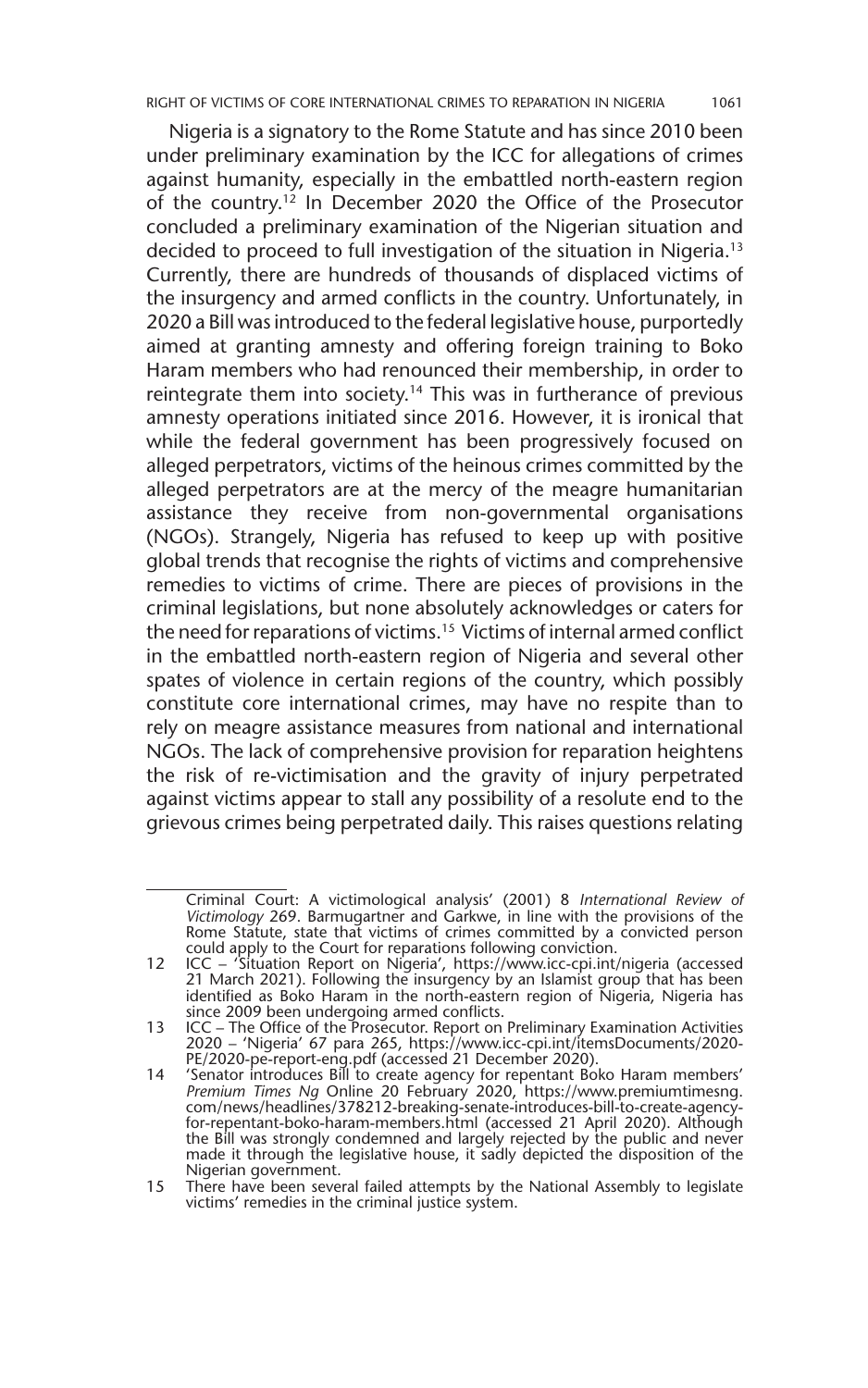to the legal recognition of the rights of victims of core international crimes and the legal obligations of a state in respect of such victims. Consequently, it is imperative to consider the scope of the obligation of the national criminal justice system in relation to victims of crime. It is in light of the above that this article interrogates these questions by examining the rights to reparation of such victims in Nigeria.

This article employs the doctrinal approach to examine the concept of reparation to victims of core international crimes. Flowing from the provisions of the Rome Statute, the article argues for the recognition of the rights to reparation for victims of core international crimes in Nigeria. The article is divided into six parts. The first part gives an overview of the background to the need for reparation for victims of core international crimes in Nigeria. The second part examines the concept of reparation and the rights of victims to reparation. The third part analyses the provisions of the Rome Statute with respect to the rights to reparation of victims of core international crimes. The fourth part analyses the provision of the Administration of Criminal Justice Act in light of the concept of reparation to victims of crimes in Nigeria, and further examines the concept of a victim in the context of domestic and international criminal law and the concept of reparation. The fifth part evaluates the Nigerian criminal justice system and the position of victims, examining the possibility of the recognition of the rights to reparation of victims of core international crimes in Nigeria. The article finally makes concise recommendations with respect to legal provisions on victims' rights to reparation in Nigeria in the context of international criminal law.

## **2 The concept of reparation and rights to reparation of victims in international criminal law**

#### **2.1 Defining reparations**

Literally, reparation may not be unconnected with the Latin word *reparare* which literally translates as 'to make ready again', or the Latin word *reparatio* which means 'to repair'.<sup>16</sup> In the broad legal sense reparation has been defined as the 'act of making amends for a wrong; a compensation for an injury or wrong, especially for wartime damages or breach of international obligations'.17 This definition largely reflects an expression of reparation from the perspective of

<sup>16</sup> *Online etymology dictionary*, https://www.etymonline.com/word/reparation (accessed 19 April 2020).

<sup>17</sup> BA Garner *Black's law dictionary* (2014) 1490.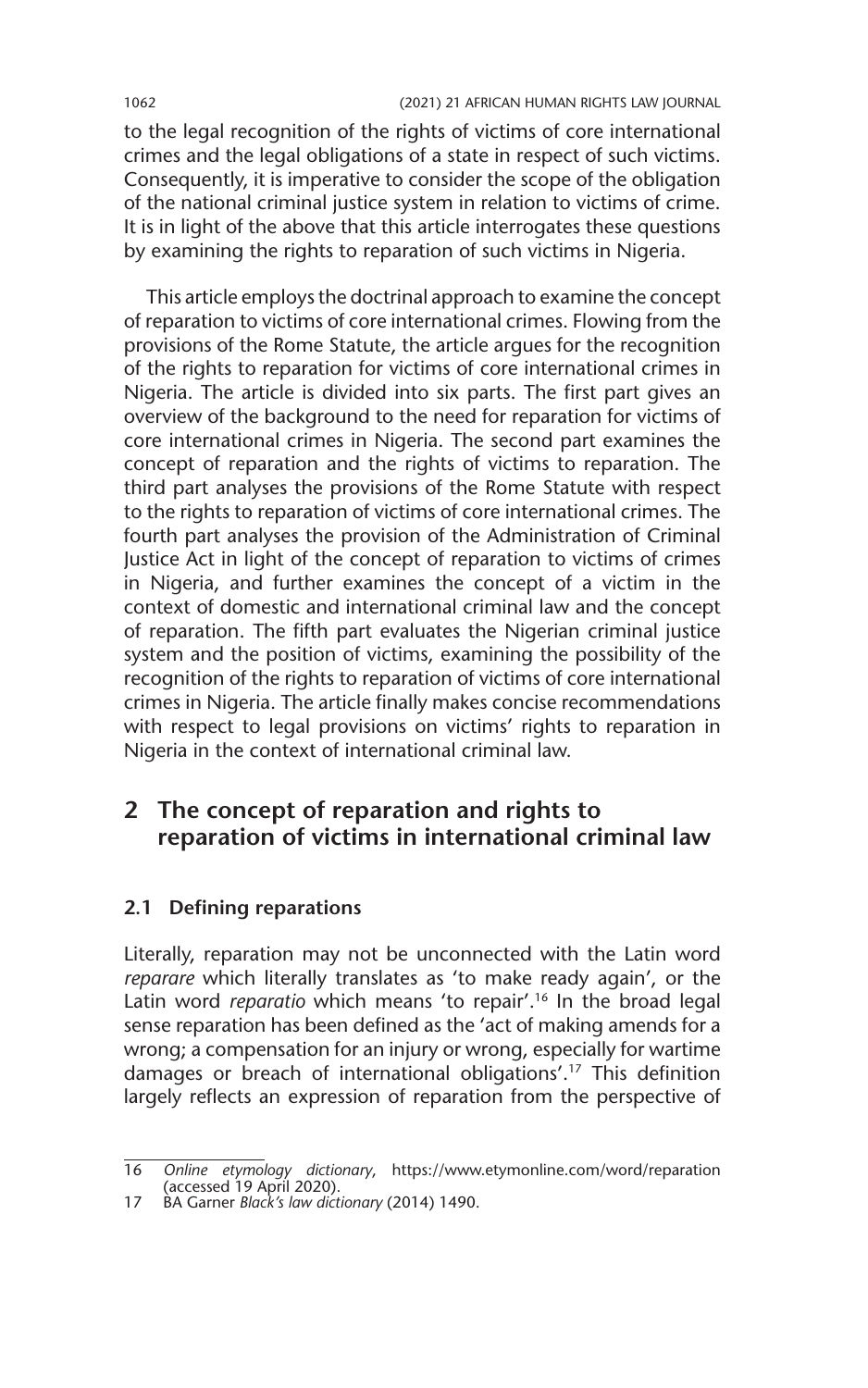RIGHT OF VICTIMS OF CORE INTERNATIONAL CRIMES TO REPARATION IN NIGERIA 1063

civil damages or general remedies for a civil wrong suffered by a claimant. It also establishes that the claim for reparation may arise from both domestic and international legal obligations or laws. Thus, in conceptualising reparations it is important to distinguish obligations for reparation at the domestic level from obligations for reparations created under international law.18 In international law, under the law of state responsibility, reparation refers to all measures through which a state repairs the consequences of the breach of its obligations under international law, and this usually involves obligations between states. At the domestic level, reparation is often recognised as one of the transitional justice mechanisms that aim at redressing victims personally and repairing the consequences of gross and systemic violations of human rights.19

Thus, there is general consensus that reparation includes such measures or actions that are channelled towards repairing and redressing injury suffered as a result of wrongs committed.<sup>20</sup> The words 'redress' and 'repair' are two important key words underlying the concept of reparations.21 These two key words are conjunctive in operation. Thus, it is not reparation if it is not redressing and repairing the harm perpetrated against the victim. This is the reason why mere criminal prosecution cannot be regarded as a reparative measure because, although it may be argued that prosecution is a form of redress for the harm perpetrated against the victim, it does nothing to repair it, except where the victim is awarded reparative measures that restore the victim.22 The two key words may be broadly

<sup>18</sup> D Shelton *Remedies in international human rights law* (2015) 16.

<sup>19</sup> P de Greiff 'Theorising transitional justice' (2012) 51 *American Society of Political and Legal Philosophy* 34. ICTJ 'Reparations', https://www.ictj.org/our-work/ transitional-justice-issues/reparations (accessed 19 April 2020); Shelton (n 18) 16; Inter-American Court of Human Rights in *Loayza Tamayo v Peru* (Reparations), IACHR 27 November 1998 Series C No 42 para 85.

<sup>20</sup> L Moffett 'Reparative complementarity: Ensuring an effective remedy for victims in the reparation regime of the International Criminal Court' (2013) 17 *International Journal of Human Rights* 369. Roht-Arriaza describes reparation as 'a society's recognition, remorse and atonement for harms inflicted'. Her definition captures the themes of reparation largely to the extent that society's attempts are focused on the victims. N Roht-Arriaza 'Reparations decisions and dilemmas' (2004) 27 *Hastings International Law and Comparative Law* Review 159.

<sup>21</sup> The provisions of Principle 15 of the Basic Principles and Guidelines on the Right to a Remedy and Reparation for Victims of Gross Violations of International Human Rights Law and Serious Violations of International Humanitarian Law UNPR) A/RES/60/147 adopted by the United Nations General Assembly (UNGA) Resolution on 21 March 2006 expresses reparations as intended to 'promote justice by redress', https://documents-dds-ny.un.org/doc/UNDOC/GEN/ N05/496/42/PDF/N0549642.pdf?OpenElement (accessed 20 March 2021);

Roht-Arriaza (n 20). 22 The aim to 'restore the victim' may appear wide and ambiguous if not well defined. However, whatever interpretation is ascribed to 'restoration of victim', it must translate to offering the victim an opportunity to recover from the loss, shock and damage of the violation he has suffered. The extent of the restoration offered in each case is subject to the peculiar circumstances of each case.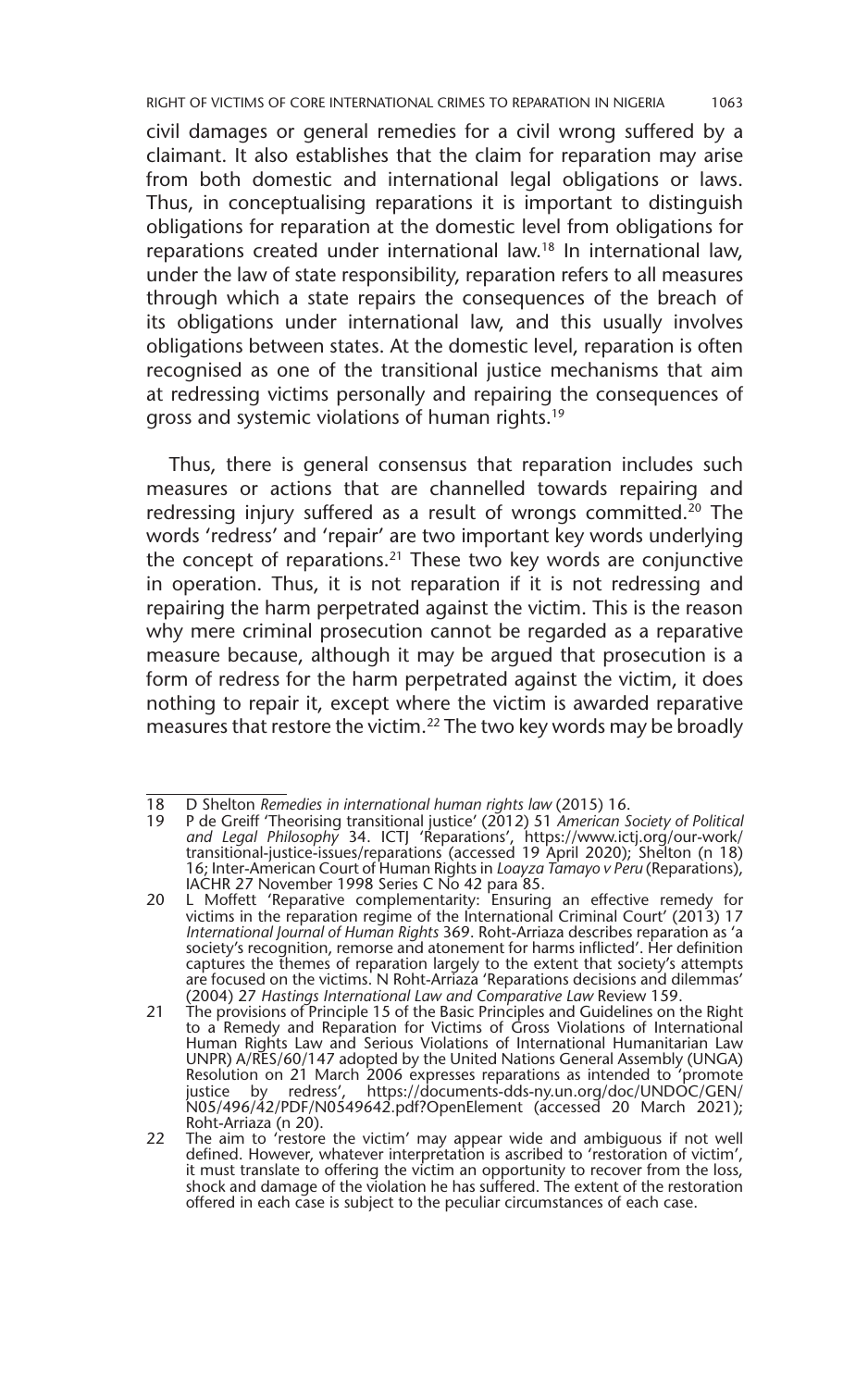interpreted to embrace a wide range of actions that are aimed at restoring victims *restitutio in integrum*, that is, to the position in which they would have been had the violations not occurred.<sup>23</sup> This sets out the aim of reparations as ambitious and unrealistic especially in situations where it is practically impossible to restore previous circumstances, such as in cases of rape, death or permanent psychological damage. $^{24}$  In the same vein, reparations are no less important merely because circumstances exist that place limitations on full restoration.

A defining feature of reparation is its direct focus on victims with the end result of directly repairing victims' harm.25 As De Greiff contends, reparations potentially have a direct impact on victims since it is focused on the victims more than other recognised forms of transitional justice.26 In contrast with other forms of transitional justice such as prosecutions, amnesty or lustrations, reparations embody a victim-centric approach to justice by focusing on the needs of the victim. While prosecution essentially focuses on retribution, reparation is principally restorative and reparative in nature. Victims may not necessarily be interested in prosecutions or lustrations as much as they are interested in recovering their source of livelihood, the restitution of their property, the restoration of the healthcare system, and so forth.<sup>27</sup> Studies reveal that victims generally have needs that may be psychological, physical or otherwise and such needs are uniquely different owing to the scale and magnitude of the crime.28 Thus, it is imperative to distinguish between measures that may have a reparative effect in terms of providing legal remedies to the victims and may not necessarily offer any benefit to the victims and measures actually aimed at repairing the damage or harm inflicted on the victims.

<sup>23</sup> Roht-Arriaza (n 20) 160; Moffett (n 20) 369. The ICJ held that reparations are set to 'as far as possible, wipe out all the consequences of the illegal act and re-establish the situation which would, in all probability, have existed if that act had not been committed'. *Germany v Poland, The Factory at Chorzow* Permanent Court of International Justice, File E. c. XIII. Docket XIV: I Judgment 13, 13 September 1928 (*Chorzow Factory* case) para 125.

<sup>24</sup> Roht-Arriaza describes it as an 'impossible' mission. Roht-Arriaza (n 20) 158.

<sup>25</sup> Unlike other juridical and administrative measures of redressing harm suffered by victims, reparation is victim-centric with the aim of directly restoring the victim by providing privileges that they have been denied due to the harm they have suffered. However, unlike the way in which De Greiff describes it, reparation is not a 'benefit' as though unduly obtained, but rather a restored 'right'. De Greiff (n 9) 453.

<sup>26</sup> De Greiff (n 19) 36. 27 De Greiff (n 19) 34. C Lasco 'Repairing the irreparable: Current and future approaches to reparations' (2003) 10 *Human Rights Brief* 18.

<sup>28</sup> L Moffett 'Elaborating justice for victims at the International Criminal Court: Beyond rhetoric and The Hague' (2015) 13 *Journal of International Criminal Justice* 5.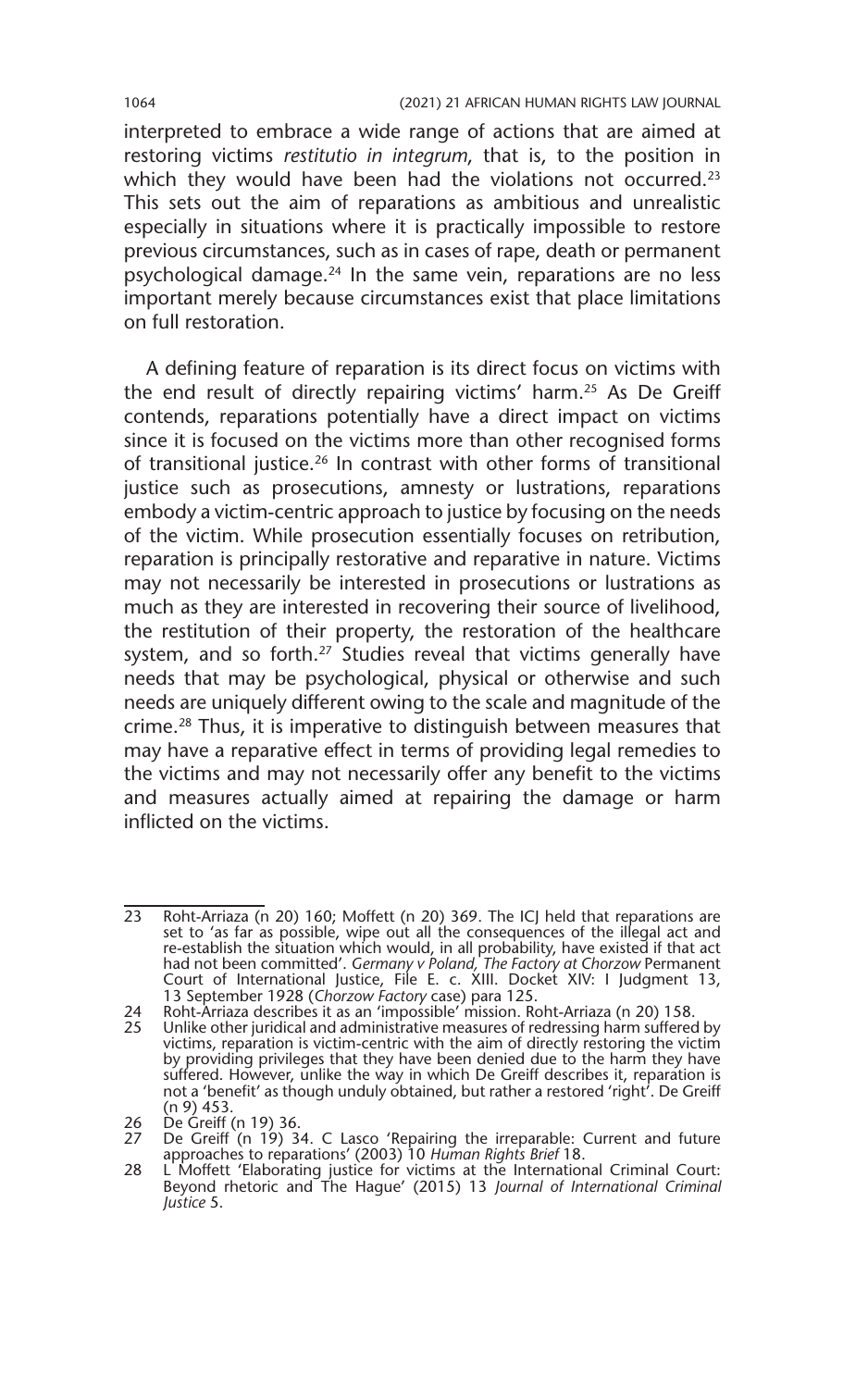Reparation may be largely juridical or administrative in nature. Juridical reparation is infused in both retributive and restorative aims of criminal justice, while administrative reparation essentially follows restorative and reparative aims of criminal justice. Although widely perceived as and equated to monetary compensation, reparations take many other forms as recognised by the United Nations (UN), $29$ such as rehabilitation; restitution; satisfaction measures which include moral reparations in the form of public apology; acknowledgment of injustice; access to information about violations; or a guarantee of non-repetition.30 While not limited to juridical forms, reparations in the context of criminal justice should neither be construed as assistance programmes offered to victims of gross violations of human rights on humanitarian grounds, nor are they development programmes, as some authors may want to posit.<sup>31</sup> It is difficult to conceive reparations as development programmes even though reparation efforts, especially those administered as programmes, may translate into development realities. Development programmes are not necessarily targeted at victims but at the entire community or society and, in such sense, they cannot be regarded as 'reparative' even though they may make some form of impact on the victims, but may not necessarily account for recognising and repairing the damage suffered by the victims.<sup>32</sup> Development programmes are obligations that the state owes the entire citizens in the state. Thus, victims cannot be short-changed by such development efforts where these are disguised or represented as reparations.

#### **2.2 Right to reparation for victims**

The inclusion of reparation to victims in international criminal law by the provisions of the Rome Statute may be described as an international criminal justice measure which bears semblance to the practice of reparation to victims of gross human rights violations in domestic transitional justice efforts. Before the existence of the Rome Statute individual victims were not accorded a direct recognised

<sup>29</sup> Basic Principles and Guidelines (n 4).<br>30 De Greiff (n 9) 452.

<sup>30</sup> De Greiff  $(n^2)$  452.<br>31 Authors such as Rol

<sup>31</sup> Authors such as Roht-Arriaza are inclined to view reparation in the same light as assistance programmes to victims. Roht-Arriaza (n 20) 187. The provision of the United Nations Declaration of Basic Principles of Justice for Victims of Crime and Abuse of Power (UN Declaration of Justice) clearly highlights the difference between reparation and assistance measures to victims. While victims should enjoy rights to both, assistance measures are not obligatory and are based on voluntary disposition of non-governmental organisations and the community. Reparations, on the other hand, are an obligation of the offender or the state to which the victim is entitled as a right. Paras 8-13 of the UN Declaration of Justice, adopted by United Nations General Assembly Resolution 40/34 of 29 November 1985.

<sup>32</sup> De Greiff (n 9) 470.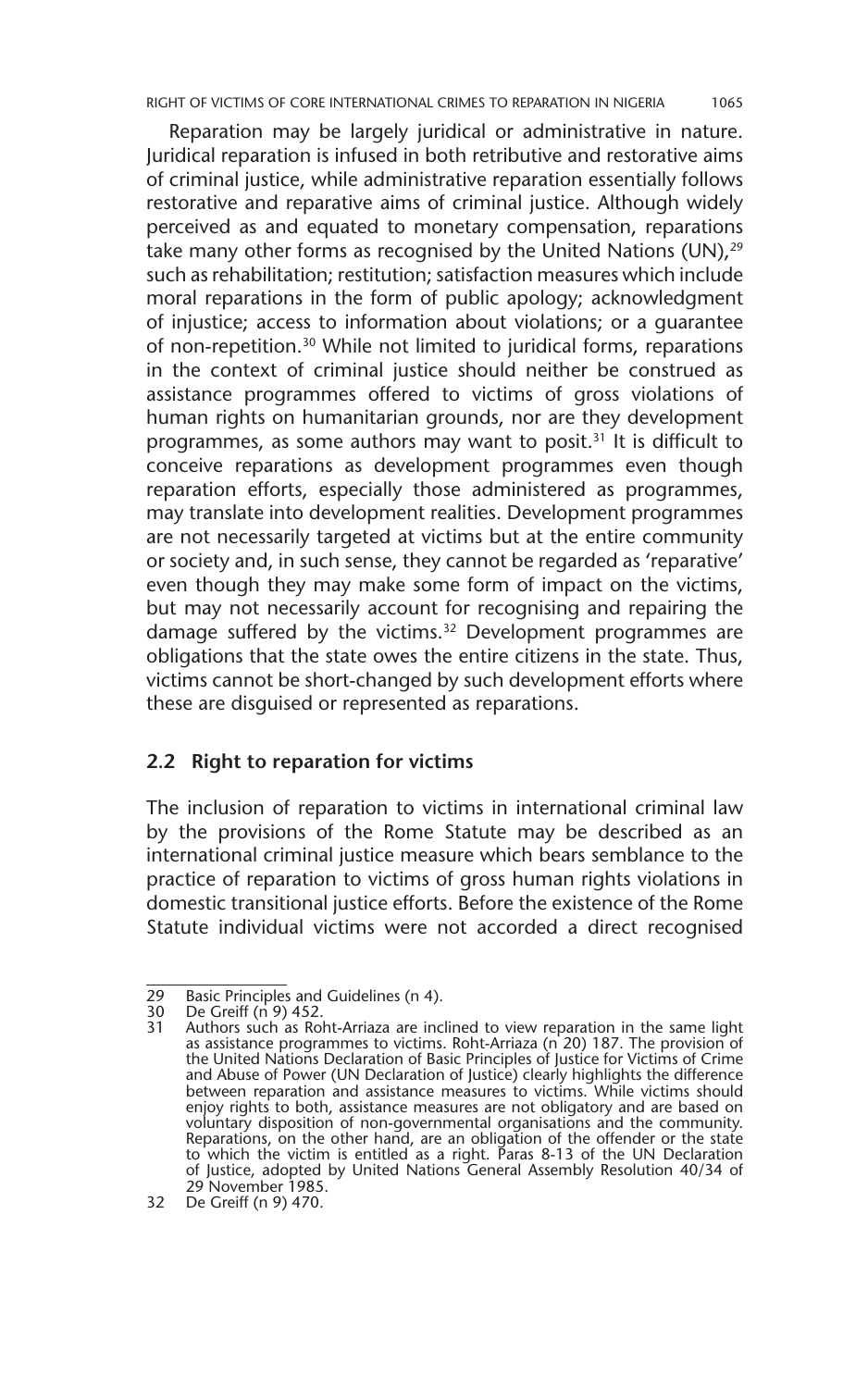right to reparation under international law. Rather, states, which were the subject of international law, had the right and obligation of receiving and making reparation, respectively.<sup>33</sup> In international law, reparation is often interpreted by states in the generic sense to include all forms of redress, that is, procedural and substantive, to gross violations of human rights which may not necessarily be reparative. Thus, in situations of gross violations of human rights, the general rights to reparation of victims are highly controverted. However, the provision of the Rome Statute has laid this controversy to rest in so far as core international crimes are concerned.

The United Nations Basic Principles and Guidelines on the Right to a Remedy and Reparation for Victims of Gross Violations of International Human Rights Law and Serious Violations of International Humanitarian Law (UNPR)<sup>34</sup> provide, broadly, for the rights of victims of 'serious' or 'gross' violations of both international human rights law and international humanitarian law to an effective remedy,<sup>35</sup> and specifically the rights of victims to 'adequate, effective and prompt reparation for harm suffered'.<sup>36</sup> This suggests that the right to reparation is only afforded to victims who have suffered from 'gross' or 'serious' breaches of the international human rights law or international humanitarian law. This further infers that the right to reparation may only be applicable to such victims who have incurred harm resulting from the required threshold of seriousness or gravity of violation in the context of the provisions of the UNPR. The UNPR gives no further insight as what may be considered 'gross' or 'serious' violations.37

<sup>33</sup> Previous international criminal law statutes such as the Charter of the International Military Tribunal at Nuremberg (IMT/Nuremberg Charter) agreed upon in the London Agreement of 8 August 1945, Charter of the International Military Tribunal for the Far East (Tokyo Charter) by special proclamation of the Supreme Commander of the Allied Powers of 19 January 1946, and later international humanitarian law documents such as the four Geneva Conventions made no clear provisions relating to victims' rights other than being witnesses. At best victims could rely only on domestic legal provisions in respect of remedies for civil wrongs.

<sup>34</sup> A/RES/60/147 of 16 December 2005.

<sup>35</sup> Principle 3(d) UNPR (n 34).

<sup>36</sup> Principle 11(b) UNPR. The UN Declaration of Justice, which may be regarded as a predecessor document to the UNPR, generally infers the rights of victims to reparations by providing for victims' rights to restitution and compensation in criminal cases and cases of abuse of power. Also, the United Nations Declaration on Enforced and Involuntary Disappearances establishes state obligations to investigate crimes and compensate victims and the in cases of forced disappearances. The obligation to compensate may be inferred as creating a right to receive compensation in such cases. International Convention for the Protection of All Persons from Enforced Disappearance adopted 20 December 2006 and entered into force 23 December 2010.

<sup>37</sup> The qualification of the violation with words such as 'gross' or 'serious' suggests that there may be violations that may be considered <sup>r</sup>unserious'. Certainly, core crimes are serious and gross violations that clearly are within the contemplation of the UNPR.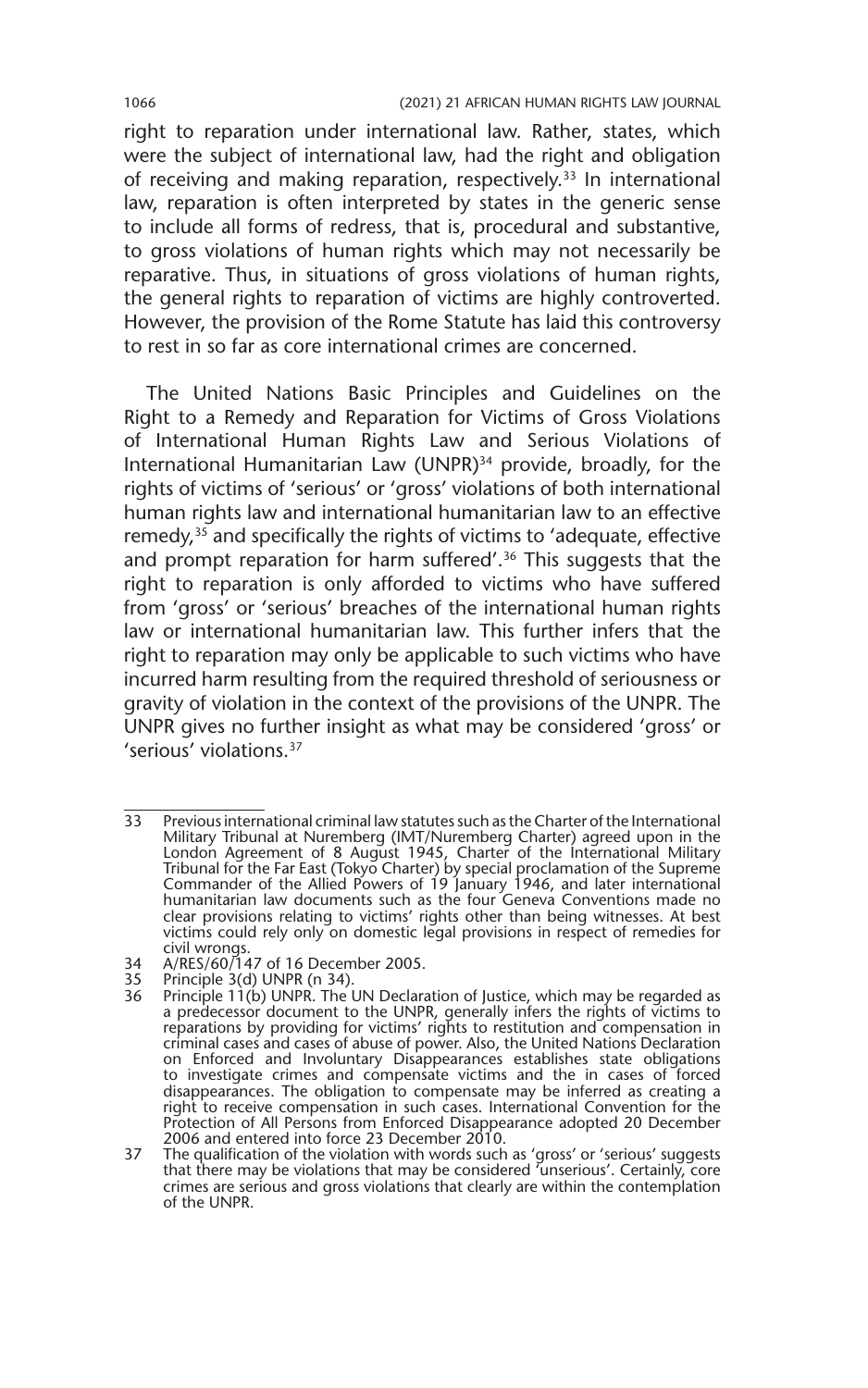The term 'effective remedy' broadly covers a wide range of victims' rights, which have been categorised into procedural rights to justice and substantive remedies to victims for injuries inflicted owing to the violations committed against them.38 The term 'effective remedy' may be interpreted as access of victims to factual information regarding the violations perpetrated against them, access to justice and reparation for harm inflicted on the victim. This interpretation is equally applicable to the use of the term in other international human rights legal documents, as discussed above.<sup>39</sup> In pursuance of this right, the victim is entitled to a certain ancillary right which arises by reason of the right of the victim to receive reparation. Victims have a right to relevant information regarding the violations perpetrated against them and the reparations mechanism available to them.<sup>40</sup> Victims who have suffered some form of violence or trauma must be afforded 'special consideration and care' to prevent re-traumatisation in the course of providing justice and reparation to them.<sup>41</sup> Thus, the UNPR extends the right to reparations to victims beyond specific cases, as observed in previous human rights documents.

In respect of victims' rights to reparations, the UNPR creates legal obligations on states to provide reparation to victims for violations that may be attributed to states, whether actively as 'acts' or passively as 'omissions'.42 The UNPR identifies victims' rights to reparation in a broad sense to include victims' rights to justice and their rights to truth.<sup>43</sup> Although such broad construction may only point to other forms of transitional justice mechanisms that may not necessarily fall under reparations, it only points to other ideals that reparation may promote and protect. The right to truth may aptly fit the work of a truth commission, while the right to justice may generally embrace all forms of transitional justice processes which may embody prosecutions. Hence, the UNPR recognises the possibility of a concurrent operation of both reparations and other forms of transitional justice that may offer justice to the victims.

<sup>38</sup> J Garcia-Godos 'Victim reparations in transitional justice – What is at stake and why?' (2008) 26 *Nordisk Tidsskrift for Menneskerettigheter* 115. According to the UN Human Rights Committee, the term 'effective remedy' includes reparation. UN Human Rights Committee General Comment 31 UN Doc CCPR/C/21/Rev.1/ Add.13 (2004) para 15.

<sup>39</sup> Although De Greiff argues that the term 'effective remedies' as contained in many of the human rights documents appears vague and may need further clarification through judicial interpretation, Shelton opines that most human rights documents guaranteeing the right to an effective remedy can be interpreted to include both a procedural and substantive right to a remedy. In effect, it could be deduced that reparation is essentially the substantive remedy made available to the victim. De Greiff (n 9) 455; Shelton (n 18) 58.

<sup>40</sup> Principle 11 of the UNPR.<br>41 Principle 10 of the UNPR. Principle 10 of the UNPR.

<sup>42</sup> Principles 15 and 16 of the UNPR.

<sup>43</sup> Principle 24 of the UNPR.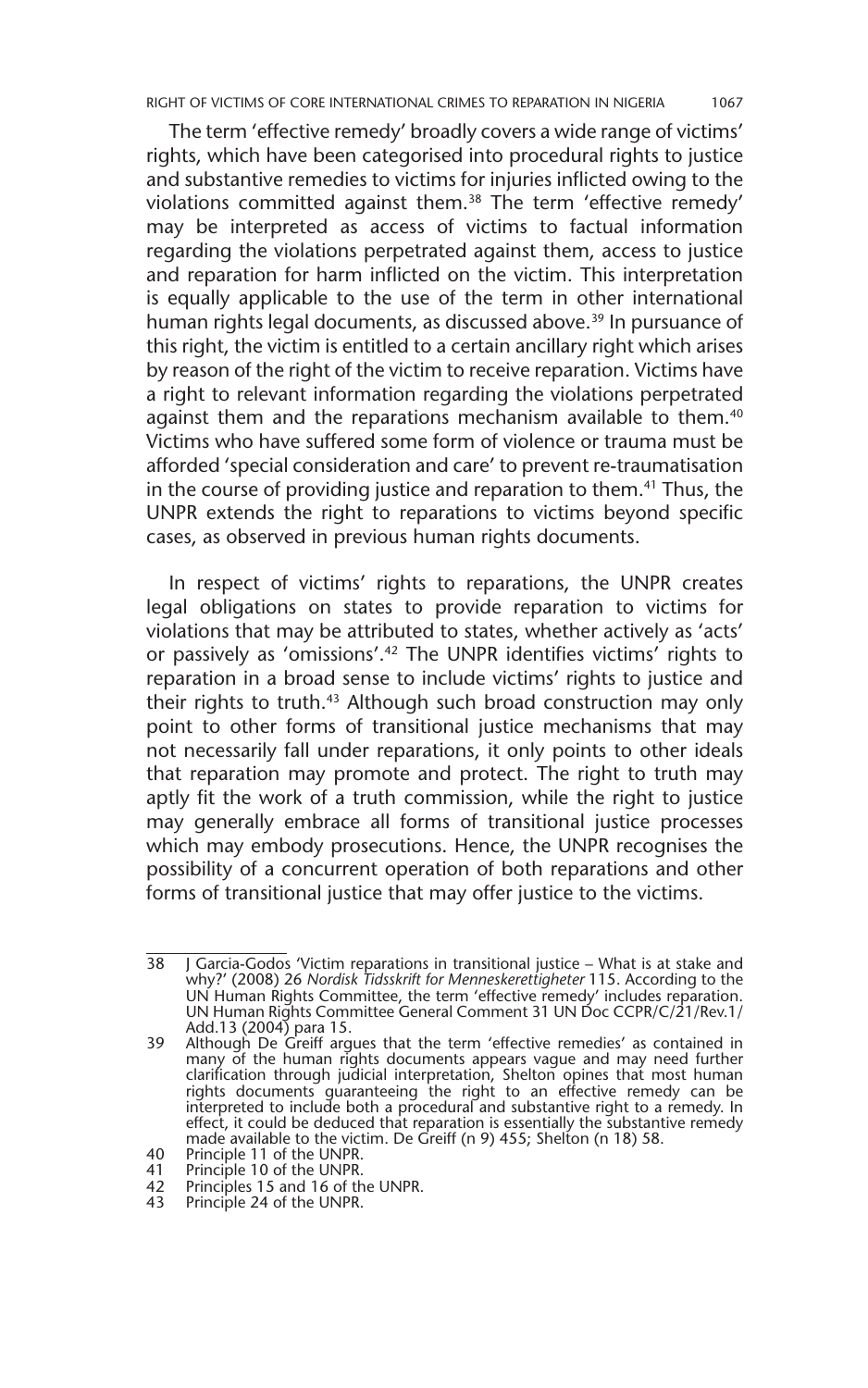While various international and regional legal instruments such as conventions and treaties establish the substantive right to reparations and provide for binding obligations on states, the UNPR, on the other hand, provides useful suggestions on the means to fulfil their obligations, hence the exhortatory nature of the UNPR. The provisions on the right to reparation contemplate both substantive and procedural rights of victims. Hence, victims have a right to access effective means by which they may obtain reparation and, in the same vein, the right to actual adequate, effective and prompt reparation. Although the UNPR is soft law which creates no binding obligations, its provisions make relevant and insightful provisions that affirm provisions of binding international legal instruments and may provide reference for a prospective general right to reparation.

#### **3 Rome Statute and victims' rights to reparation**

The provisions of article 75 of the Rome Statute are sacrosanct in respect of reparation to victims in international criminal law. The Rome Statute expressly grants victims of core international crimes the right to make applications for reparations to the ICC. It confers on the Court the right to at its own volition grant reparative reliefs to victims before the Court even where victims make no initial application to the Court.<sup>44</sup> In furtherance of the victims' right to reparations, the Victims Trust Fund may also provide reparations to victims of international core crimes within the jurisdiction of the Court.45 Thus, the Rome Statute recognises that reparation in the context of international criminal law incorporates both court-ordered and administrative reparations to victims. From the provisions of the Rome Statute, a sequel to the right to reparation is the right of victims to present their views and concerns before the Court.<sup>46</sup> The Rome Statute provisions in respect of reparations provoke questions in relation to the obligations of state parties to recognise this right in their respective jurisdictions. Would the states be obliged to recognise victims' rights to reparation in the same context as the Rome Statute?

The right to redress of a person for a wrong suffered as a result of the action of another is well established in most domestic legal

<sup>44</sup> This is a significant shift away from the general rule in domestic jurisdictions<br>such as that of Nigeria that the Court is not 'Father Christmas' who will grant<br>orders that have not been expressly prayed before the Cour is not without exceptions.

<sup>45</sup> Rule 98(5) of the ICC Rules of Procedure and Evidence.

<sup>46</sup> Art 68 Rome Statute.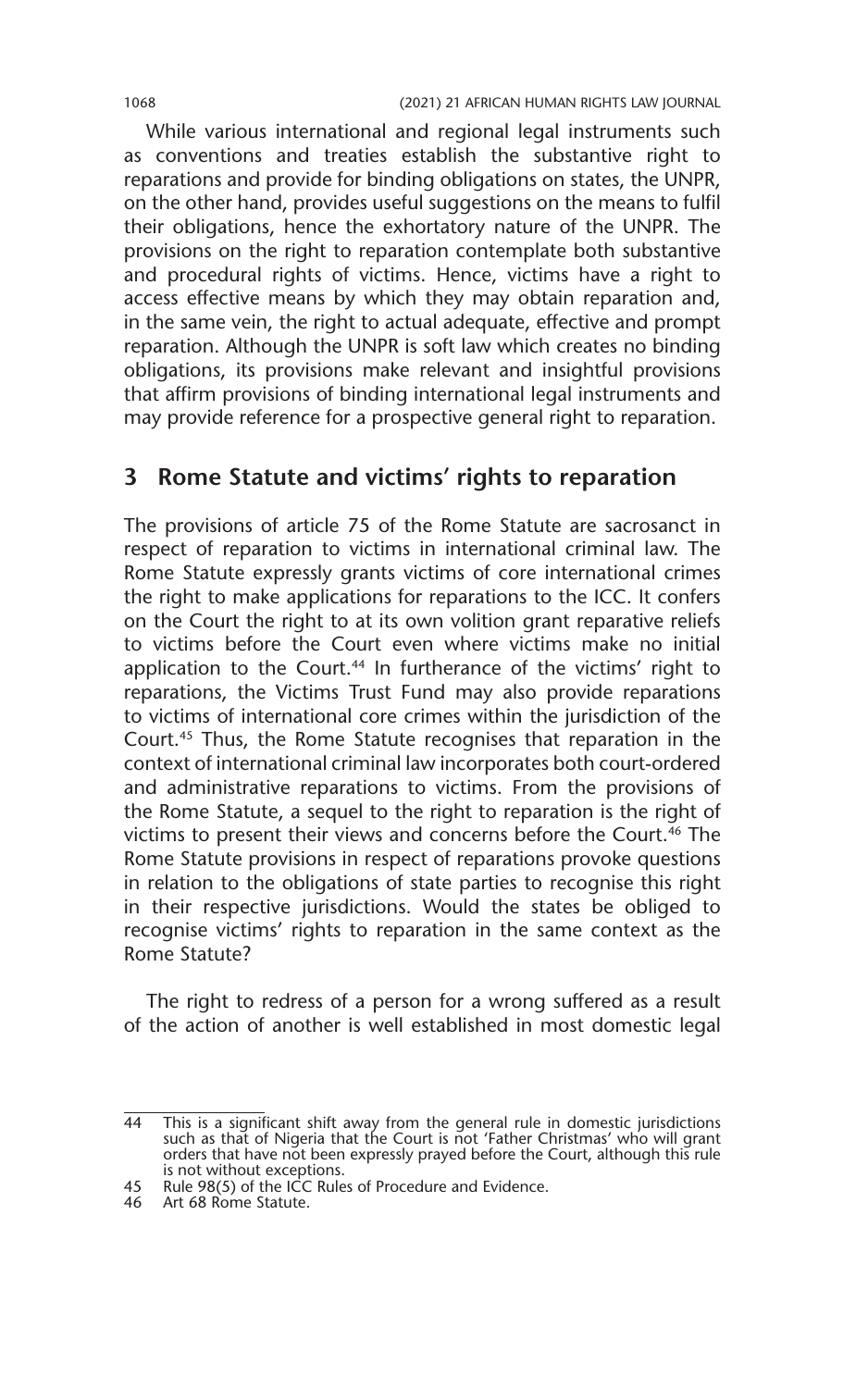RIGHT OF VICTIMS OF CORE INTERNATIONAL CRIMES TO REPARATION IN NIGERIA 1069

systems.<sup>47</sup> Apart from being deeply rooted in traditional practices of the criminal justice system which preceded the formal criminal justice system, it has a legal basis in the civil law of torts.<sup>48</sup> It is also a trite principle of the law of torts which is domiciled in the civil justice system. The legal principle which affords victims the right to redress is well captured by the Latin maxim *ubi jus ibi remedium* which literally means 'where there is a wrong, there is a remedy'.<sup>49</sup> This principle is the bedrock of remedies for wrongs in the law of tort and is further enunciated in the English case of *Ashby v White*. 50 Although it may be argued that the principle cannot be construed to mean that there is a remedy for every possible wrong, as there are limitations to the application of this principle both in common law and equitable jurisdictions, the law leaves no room for the wrongful invasion of rights. Hence, it may be argued that the concept of reparation is built on the same principle although with marked differences in operation and application.

Therefore, states' obligations to provide reparation to victims in their jurisdictions are in tandem with their obligations under the Rome Statute and the legal principle of *ubi jus ibi remedium*. From international human rights and humanitarian law perspectives, the obligation to provide reparation to victims can equally be argued. Victims of core international crimes are inextricably victims of massive violations of human rights. The crimes are against the individual victims as much as they have collective state and global concerns. The provisions of the international human rights and humanitarian law documents clearly not only create a right to reparation for victims but also a corresponding obligation on states to implement the right in line with their domestic laws and policies, hence states have this obligation to victims within their jurisdictions.

<sup>47</sup> Bassiouni states that there is no legal system known to humankind that ever denies the right of a victim to redress for wrongs suffered. Bassiouni (n 3) 207. However, Bassiouni consistently referred to the right to redress as a right embedded in a private claim, ie, the claim does not lie against the state as the collective entity but against the perpetrator/offender.

<sup>48</sup> TO Olukayode 'Traditional versus modern judicial practices: A comparative analysis of dispute resolution among the Yoruba of South-West Nigeria' (1998) 23 *African Development* 212; OO Elechi, SVC Morris & EJ Schauer 'Restoring justice (ubuntu): An African perspective' (2010) 20 *International Criminal Justice Review* 73.

<sup>49</sup> The Latin expression has also been interpreted to mean 'where there is a right, there is a remedy'; per Marshall CJ in *Marbury v Madison* (1803) 5 US 1 *Cranch* 137 163-166.

<sup>50</sup> (1703) 92 ER 126. Holt CJ's *dictum* that 'it is a vain thing to imagine a right without a remedy: for want of right and want of remedy are reciprocal' has often been quoted by Nigerian courts to reiterate the right of a victim to redress.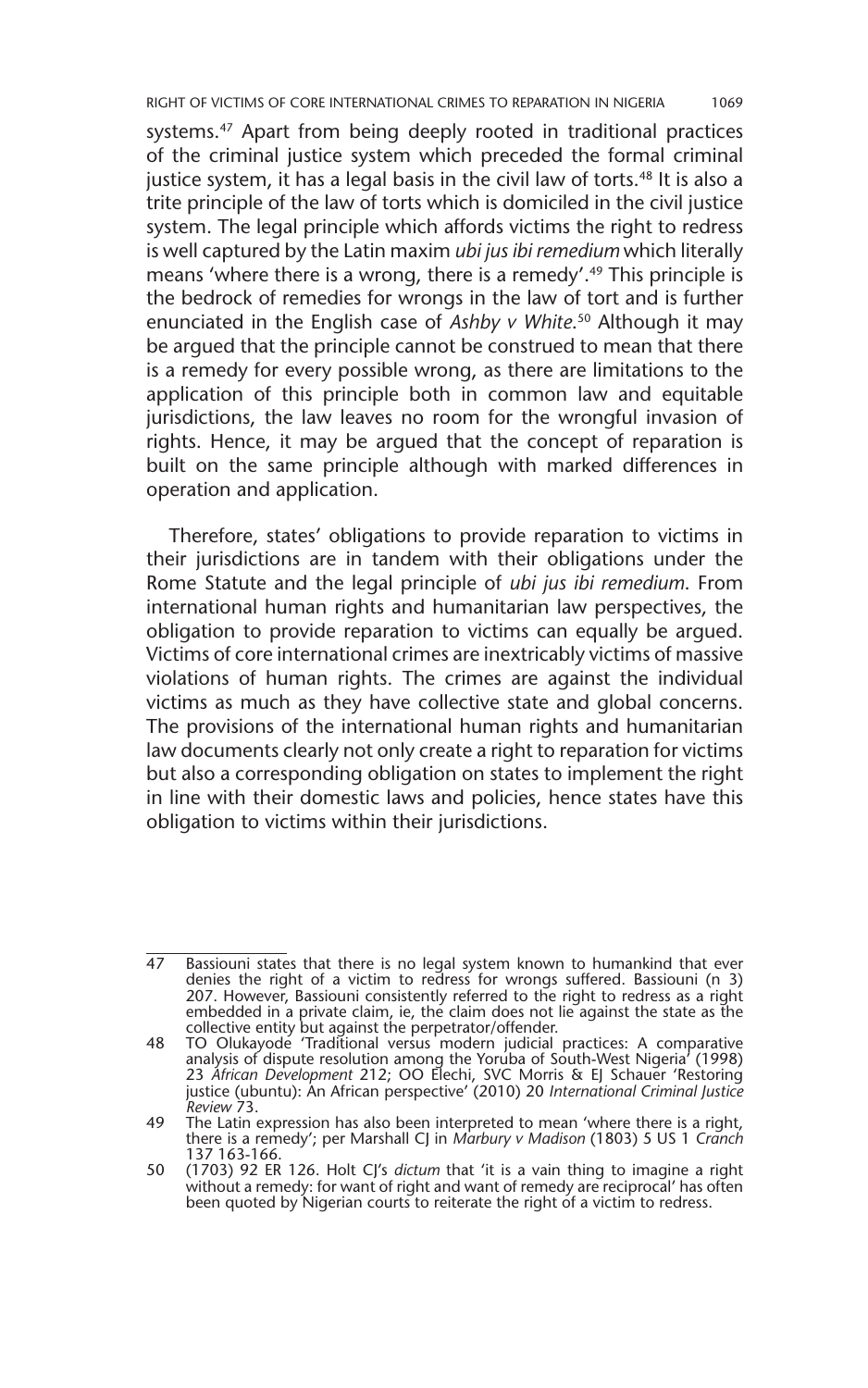### **4 Reparation for victims of crimes in the administration of criminal justice in Nigeria**

In the context of large-scale human rights abuses, there are no existing domestic provisions that recognise or conceptualise reparation as a component of the Nigerian criminal justice system. At transition to a democratic system of government in 1999, Nigeria had received a recommendation from the Human Rights Violations Investigation Commission (commonly referred to as the Oputa Panel) $51$  for reparations to victims of human rights abuses of repressive military regimes, which was largely ignored.

Victims of crime in Nigeria are generally neglected and relegated as an extension in the prosecution's case in the administration of criminal justice in Nigeria. Fragmentary provisions in the preceding criminal statutes, such as the Criminal Code and the Penal Code, the Criminal Procedure Act (CPA)<sup>52</sup> and the Criminal Procedure Code (CPC),53 provide for restitution of stolen property and compensation, which are merely 'compensatory' and not necessarily reparative. The Administration of Criminal Justice Act 2015 (ACJA) makes a more commendable attempt at victims' reparation in relation to domestic crimes, although limiting it to compensation and restitution.<sup>54</sup> In spite of the innovative provisions of the ACJA, the concept of

<sup>51</sup> The inaugural speech of the President on the mandate of the Commission as referenced in the report; HVRIC Report: Synoptic Overview 9, http:// www.justiceinperspective.org.za/images/nigeria/Nigeria%20Oputa%20 Recommendations.pdf (accessed 8 May 2021). The Oputa Panel was a similitude of a truth commission established by the successive democratic government after transition from long years of military regime in Nigeria.

<sup>52</sup> Sec 261 of the CPA provides for compensation or an award of damages to the victim where the main charge of theft or receiving stolen property cannot be sustained against the accused person but establishes a civil offence of wrongful conversion or detention of property and the amount awarded is not more than N20 Naira (almost one-thirtieth of a dollar). Apart from being obsolete and grossly irrelevant in light of modern-day realities, the provisions of the CPA in no way are altruistic to promoting the interests of victims of crime, neither are they protective of their right to reparation for the injuries suffered because of crime. Sec 267 provides for restitution of land to a victim who has been unlawfully dispossessed of it. Sec 270 provides for restitution of stolen property and, upon return, sec 268 provides for reimbursement of an innocent purchaser of stolen property. However, sec 270's provision does not seem like restitution channelled to redress the victim's loss. One of the requirements states that victim may have to pay a certain sum to the person in whose possession the stolen property was recovered, and this does not qualify as restitution, but at best it may be regarded as 'buying back'.

<sup>53</sup> Secs 365 and 360, 367 of the CPC provide that a court may award compensation to the victim in addition to an imposition of a fine on the accused and restitution of property respectively.

<sup>54</sup> Some states of the federation that have adopted and adapted the provisions of the ACJA have equally included the provisions regarding compensation and restitutions in their various laws. However, in reality prosecutors do not even pursue such provisions on behalf of victims. Prosecutors are often minded with obtaining a conviction against the offenders. It remains to be seen what the courts' disposition will be to the particular provision of the law.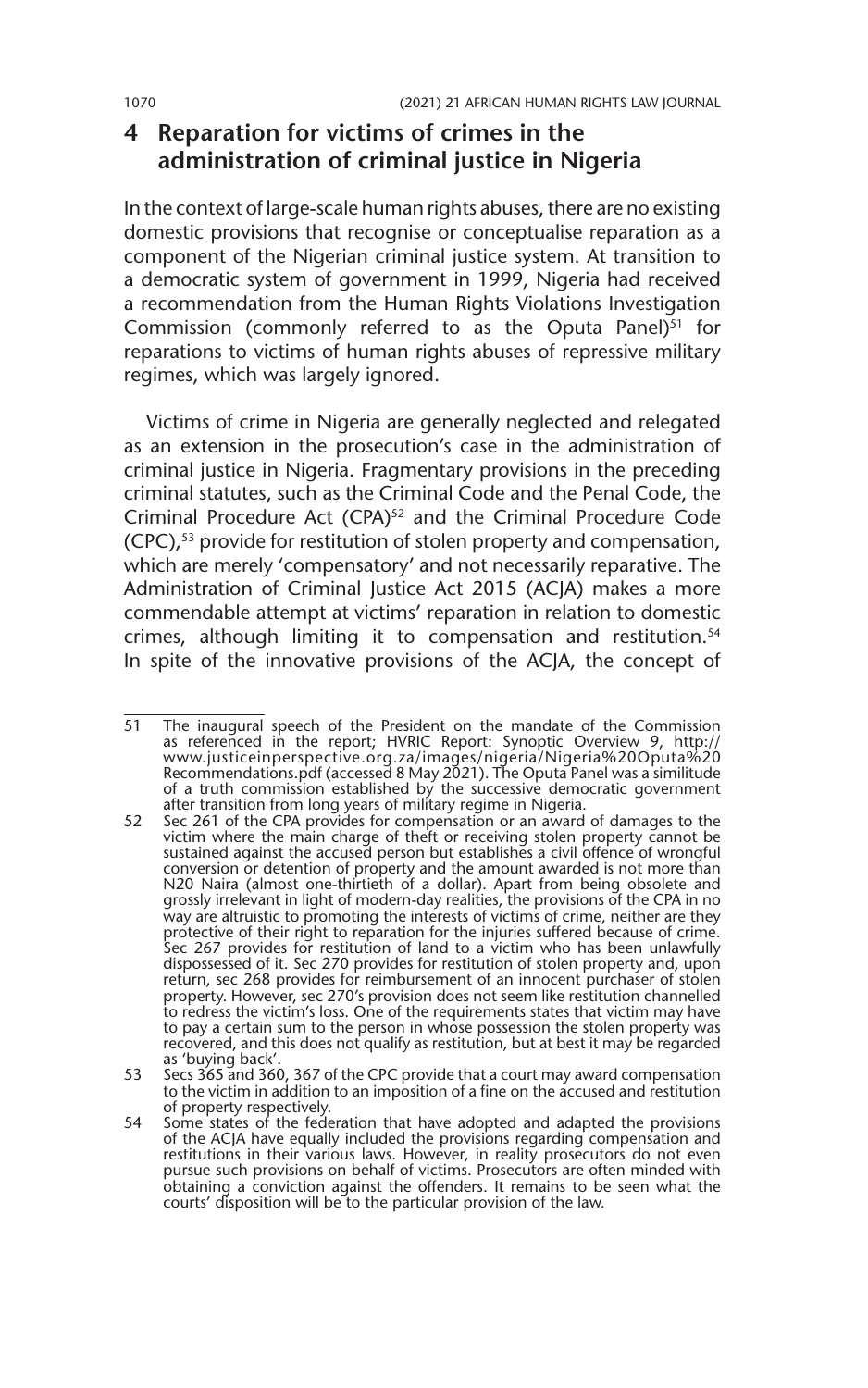reparation to victims of crimes generally remains largely elusive, although it may be argued that the provisions of the ACJA implicitly suggest that victims have a right to some form of reparation. A more explicit recognition of a victim's right to reparation appears in the Criminal Justice (Victim's Remedies) Bill 2011, which was never passed.<sup>55</sup> The ACJA empowers the court, irrespective of the limits to its civil or criminal jurisdiction, to award compensation, restitution or restoration of property to victims or victims' estates against the accused/defendant or even the state.<sup>56</sup> By virtue of the provisions of the ACJA, the obligation to provide reparations lies with the defendant primarily; however, the Act also contemplates an award against the state. This only suggests that the state may be equally liable to provide reparation to victims of crime although the nature and scope of state's liability is not explicit on the face of the provisions.

There are two possible interpretations to the provisions of the Act. First, the state may be liable where it is adjudged the 'offender' through its agents. The second possible interpretation contemplates a situation where the defendant is unable to discharge his liability to the victim in reparations, due to bankruptcy or such other reasons that may render him incapable. The state becomes liable to discharge the defendant's liability while the defendant remains liable to the state in a fashion similar to the ICC reparation system. Whichever interpretation is adopted, the general notion is that the state is also responsible to victims in reparation, especially with regard to the forms of reparation which are solely within the purview of the state's power, such as a guarantee of non-repetition. Sections 314 and 321 of the ACJA expressly refer to compensation or restitution in favour of the 'victim' or 'victim's estate'. In another breath, section 319 refers to compensation to 'any injured person' specifically ordered against

<sup>55</sup> This Bill is subsequently referred to as the Bill/Victims' Bill/VBR Criminal Justice (Victim's Remedies) Bill 2006 and 2011 respectively. The 2011 Bill contained 74 sections divided into two parts. The first part dealt with victims' rights while the second part dealt with a national compensation scheme to make an *ex gratia* award to victims of violent crimes.

<sup>56</sup> Sec 314(1) of the Administration of Criminal Justice Act includes 'the state', specifically. Apart from compensation and restitution, the ACJA makes a provision regarding restoration of property to a victim who was forcefully disposed by the defendant in sec 336. Even though secs 340 to 342 refer to restitution of property, but refer to persons 'who appear to be the owner' of the property who may not necessarily be victims of crime, hence, this may not be deemed reparation. The ACJA also makes a similar provision to the provision of sec 261 of the CPA by providing for restoration of property to the person entitled to it where a criminal charge cannot be sustained but a civil case of wrongful conversion or detention of property is established. Sec 328 of the ACJA. Where there is a conditional discharge or dismissal of the charge against the defendant, the court is empowered by secs 454(3) and (4) of the Act to order compensation or restitution instead of a conviction or refer to 'a person' who has suffered loss owing to the act or omission of the defendant.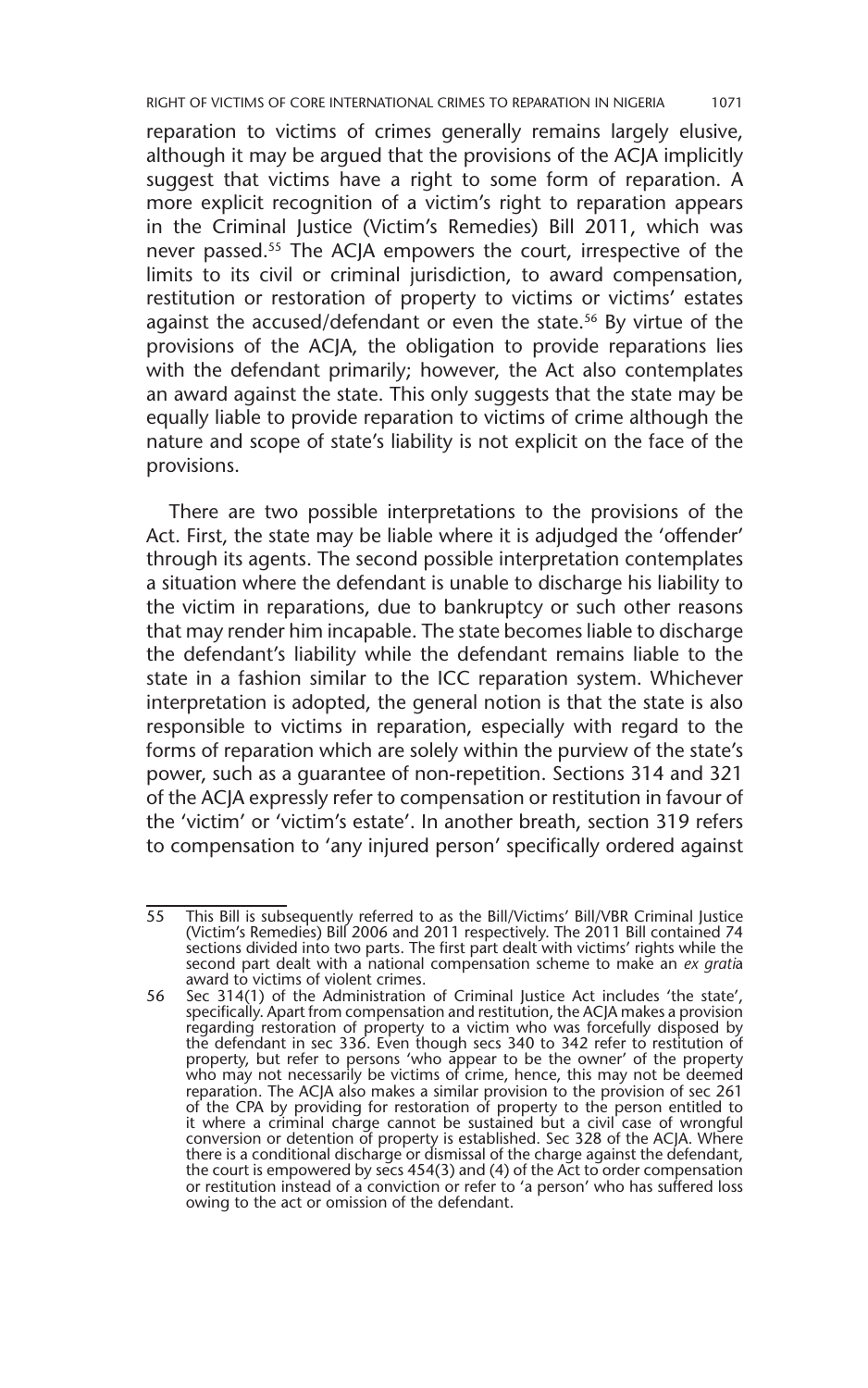the accused/defendant. It is unclear whether the provisions above refer to the victim and injured party as one and the same person. However, it may be safely concluded that the provisions contemplate the meaning of a victim and an injured person differently from each other as the Act offers no definition for either term. In addition to victims and injured persons, '*bona fide* purchasers for value' may also be awarded compensation.<sup>57</sup> Compensation in the context of the ACJA seems to refer to pecuniary forms of compensation. A compensation order may be made irrespective of other court impositions on the accused persons in the form of fines or and criminal sanctions.

#### **4.1 Defining a victim in the criminal justice system**

There is no general statutory definition specifically ascribed to victims of crime. The construction of the term 'victim' in a criminal context is usually based on the statutory provisions criminalising the alleged act or omission. However, the Criminal Justice (Victim's Remedies) Bill 2011 (VBR) attempts to define a victim in line with the provision of the UNPR.<sup>58</sup> According to the Bill, 'victim' means a person or group of persons on whom harm has been inflicted individually or collectively, resulting from the perpetration of a crime, or their immediate family or dependants, guardian or ward. A persons on whom harm has been inflicted while intervening to assist victims in distress is also regarded as a victim. It is immaterial that the victim has any familial relationship with the offender or that the offender has not been identified, apprehended, prosecuted or convicted.59 Specific legislations such as the Violence Against Persons (Prohibition) Act 2015 (VAPP Act) define victims along the same lines as the proposed Bill.<sup>60</sup> It is notable that the VRB considers a child that is born to a deceased victim after his demise an indirect victim, provided that he would have been a dependant of the deceased victim if he had not died. Although this construction of a victim

 $\overline{57}$  Sec 319(1)(b) ACJA.<br>58 Principle 8 of the U

<sup>58</sup> Principle 8 of the UNPR (n 34) defines victims as 'persons who individually or collectively suffered harm, including physical or mental injury, emotional suffering, economic loss or substantial impairment of their fundamental rights, through acts or omissions … Where appropriate, and in accordance with domestic law, the term "victim" also includes the immediate family or dependants of the direct victim and persons who have suffered harm in intervening to assist victims in distress or to prevent victimisation.' As in the case of other international legal documents, the UNPR defines victims in the context of actions/omissions that it criminalises. The United Nations Declaration of Basic Principles of Justice for Victims of Crime and Abuse of Power 1985 defines a victim in similar terms in Principles 1 and 2.

<sup>59</sup> Sec 3 VBR.

<sup>60</sup> Sec 46 of the Violence Against Persons (Prohibition) Act 2015 (VAPP Act) defines victims in similar terms and further categorises harm in terms of physical, emotional, economic injury or substantial impairment of the victim's fundamental human rights, just as the Bill also defines harm in sec 3(1).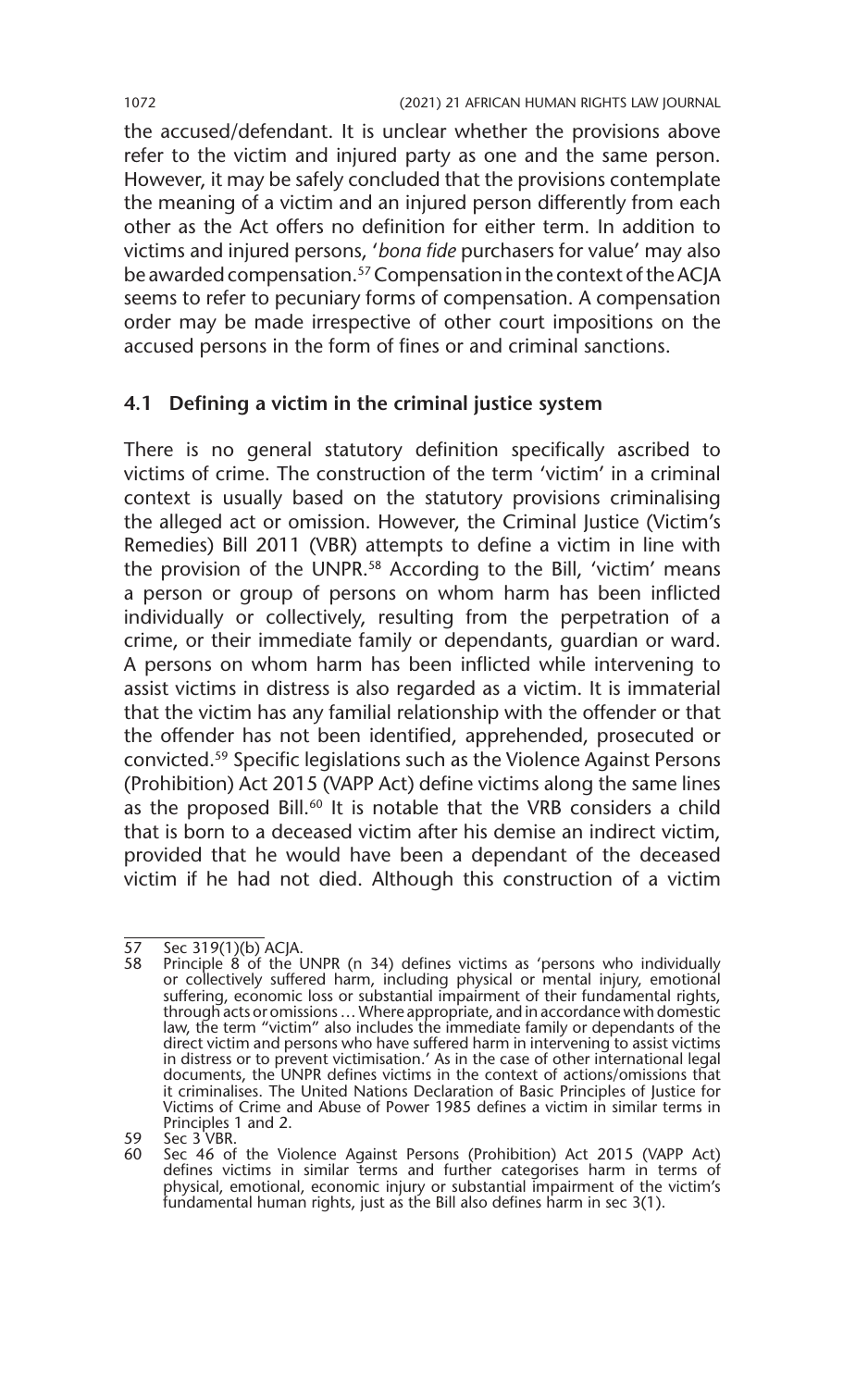is exclusively applicable to the provision in Part II, it is instructive that the Bill contains extensive provisions with reference to victims. Hence, it may be construed that a foetus, by extension, may be regarded as a victim. A person other than a law enforcement agent is also regarded as a victim where he suffers injury or dies in the course of arresting a suspected offender or preventing the commission of crime or further damage resulting from the crime.<sup>61</sup>

The definition of a victim in the context of international criminal law does not elicit much difference. The Rome Statute makes no express provision for the definition of a victim. The ICC has adopted the conventional definition of victims, regarding them as natural or juridical persons on whom harm has been inflicted, owing to the perpetration of any of the crimes within the jurisdiction of the Court. $62$  It may seem that this definition appears wide and general. However, it is contextualised within the jurisdictional crimes of the Court. Thus, victims of other international crimes will not be regarded as victims before the Court. Further, the definition reveals that the conceptualisation of victim in international criminal law follows the concept of harm occasioned by crimes prohibited. With respect to reparation, the ICC further narrows the concept of a victim through eligibility criteria and the conviction of the accused.<sup>63</sup> Hence, a victim is seen along the same lines in both domestic and international contexts. In both instances victims are defined in the context of the acts or omissions prohibited by law. Although the ICC recognises juridical victims, it is not clear whether the Nigerian criminal laws recognise juristic persons as victims.

#### **5 Recognising the right to reparation for victims of core international crimes in Nigeria**

Attempts to domesticate the Rome Statute have repeatedly been unsuccessful as Bills to domesticate it are usually introduced and abandoned at the national legislative house.<sup>64</sup> The latest Bill is

<sup>61</sup> Sec 37(3) Victim's Bill.<br>62 Rule 85 of the Internat

Rule 85 of the International Criminal Court Rules of Procedure and Evidence. In the case of *The Prosecutor v Thomas Lubanga Dyilo* the Court held that victims are those whose harm and personal interest are connected with the charges against the accused before the Court.

<sup>63</sup> *The Prosecutor v Thomas Lubanga Dyilo* ICC-01/04-01/06 Eng, https://www.icccpi.int/drc/lubanga/Documents/lubangaEng.pdf. (accessed 30 March 2021); The Prosecutor v Germain Katanga ICC-01/04-01/07 Eng, https://www.icc-cpi.<br>int/drc/katanga/Documents/katangaEng.pdf. (accessed 30 March 2021); *The*<br>Prosecutor v Ahmad Al Faqi Al Mahdi ICC-01/12-01/15, https://www.icc-cpi. mali/al-mahdi/Documents/al-mahdiEng.pdf (accessed 30 March 2021).

<sup>64</sup> There have been four differently-proposed Bills aimed at domesticating the Rome Statute in 2001, 2006, 2012 and 2016, the recent being 2016 respectively.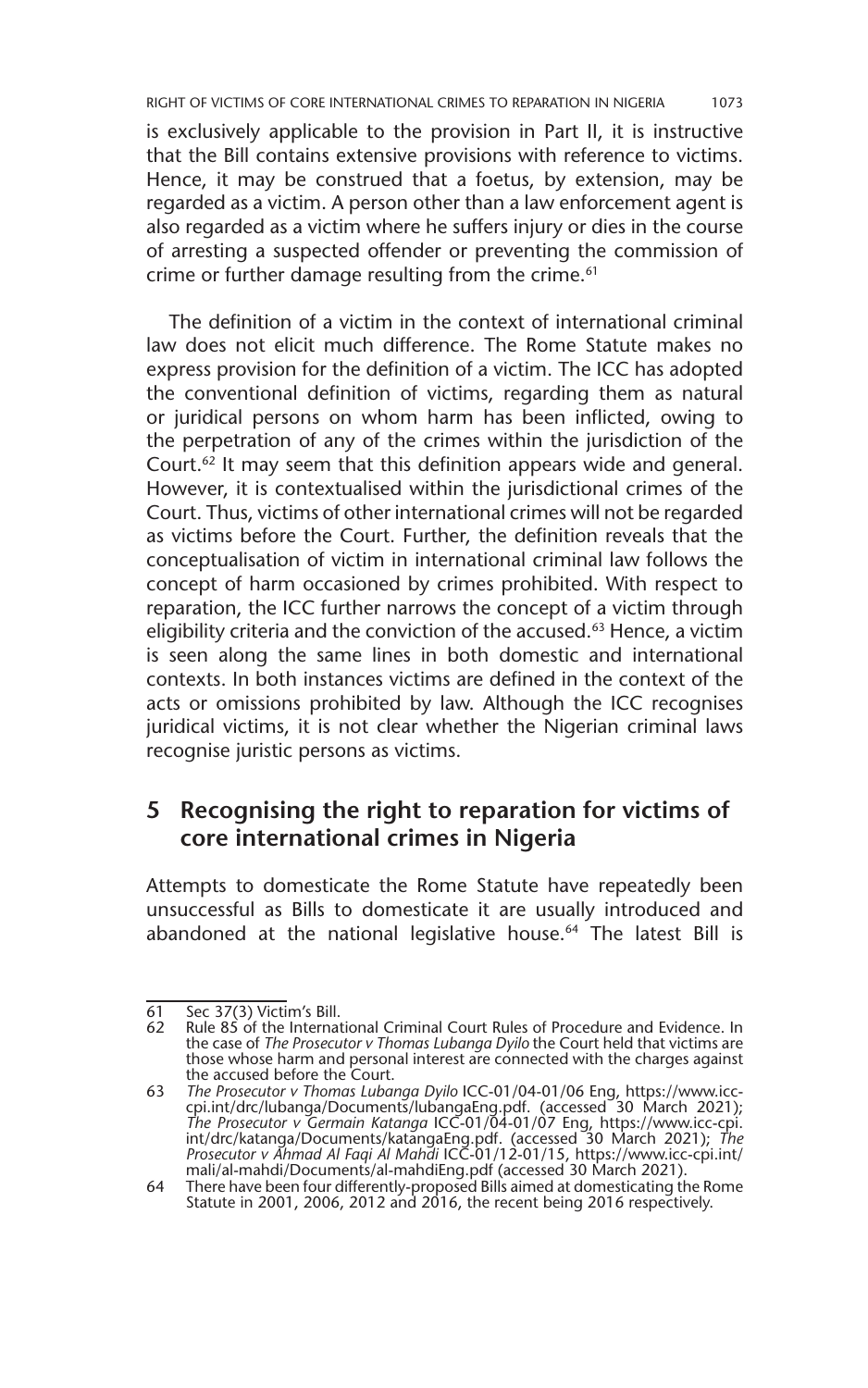the Crimes Against Humanity, War Crimes, Genocide and Related Offences Bill (2016).<sup>65</sup> The Bill neither makes any significant provision for reparation to victims, nor does it define who a victim is, although it recognises the families of victims. Ironically, the Bill makes provision for the national enforcement of a reparation order by the ICC but there is no concrete provision regarding domestic reparation to victims.66 The Bill provides for a trust fund for victims, the funding of which is dependent on the forfeiture orders and fines ordered by the Court, but otherwise there is no provision as to the funding of the trust fund.<sup>67</sup> The Bill suggests that the accused forfeits his assets to the Special Trust Fund where the Court so determines. This seems to be the only express provision regarding funding of the trust fund.

The functions of the trust fund are totally unclear from the provisions of the Bill. Although the Bill states that the trust fund is to be established for the 'benefit of the victims and families of the victim' and victims are entitled to 'compensation, restitution and recovery for economic, physical and psychological damages' from the Special Trust Find for Victims, it does not state how the trust fund may execute its functions for this purpose.<sup>68</sup> It may only be inferred that victims of core international crimes in Nigeria have a right to pursue some form of reparation. While the Bill presupposes a right, it is not clear what procedural steps victims may follow to access this right. Victims have the burden of instituting a civil action, presumably to claim reparations against 'appropriate parties'. The Bill provides no clarification of who such 'appropriate parties' might be but, in the same breath, it suggests that victims are entitled to receive reparation from the Special Trust Fund.<sup>69</sup> The Bill simply states that victims may institute a civil action against 'appropriate parties'. Assuming – but not conceding – that the term 'appropriate parties' refers to the accused, can it also be inferred that the accused alone bears the burden of reparation to victims? In the alternative, since the term 'appropriate parties' is in the plural suggesting more

<sup>65</sup> The 2016 Bill was a Bill to provide for the enforcement and punishment of crimes against humanity, war crimes, genocide and related offences and to give effect to certain provisions of the Rome Statute of the International Criminal Court in Nigeria. The Bill titled Crimes Against Humanity, War Crimes, Genocide and Related Offences Bill (2016), however, has not moved beyond the National Assembly.

<sup>66</sup> Sec 84 Crimes Against Humanity, War Crimes, Genocide and Related Offences Bill (2016).

<sup>67</sup> Sec 93 of the proposed Bill makes provision for a Special Trust Fund for victims<br>without any elaborate provisions regarding the functions of the Trust Fund.<br>According to the provisions of sec 93(2) of the Bill, upon con can only order forfeiture of the offender's declared assets to the Special TFV.

<sup>68</sup> Secs  $93(1)$  and (6) of the Bill.

<sup>69</sup> Sec 93(6).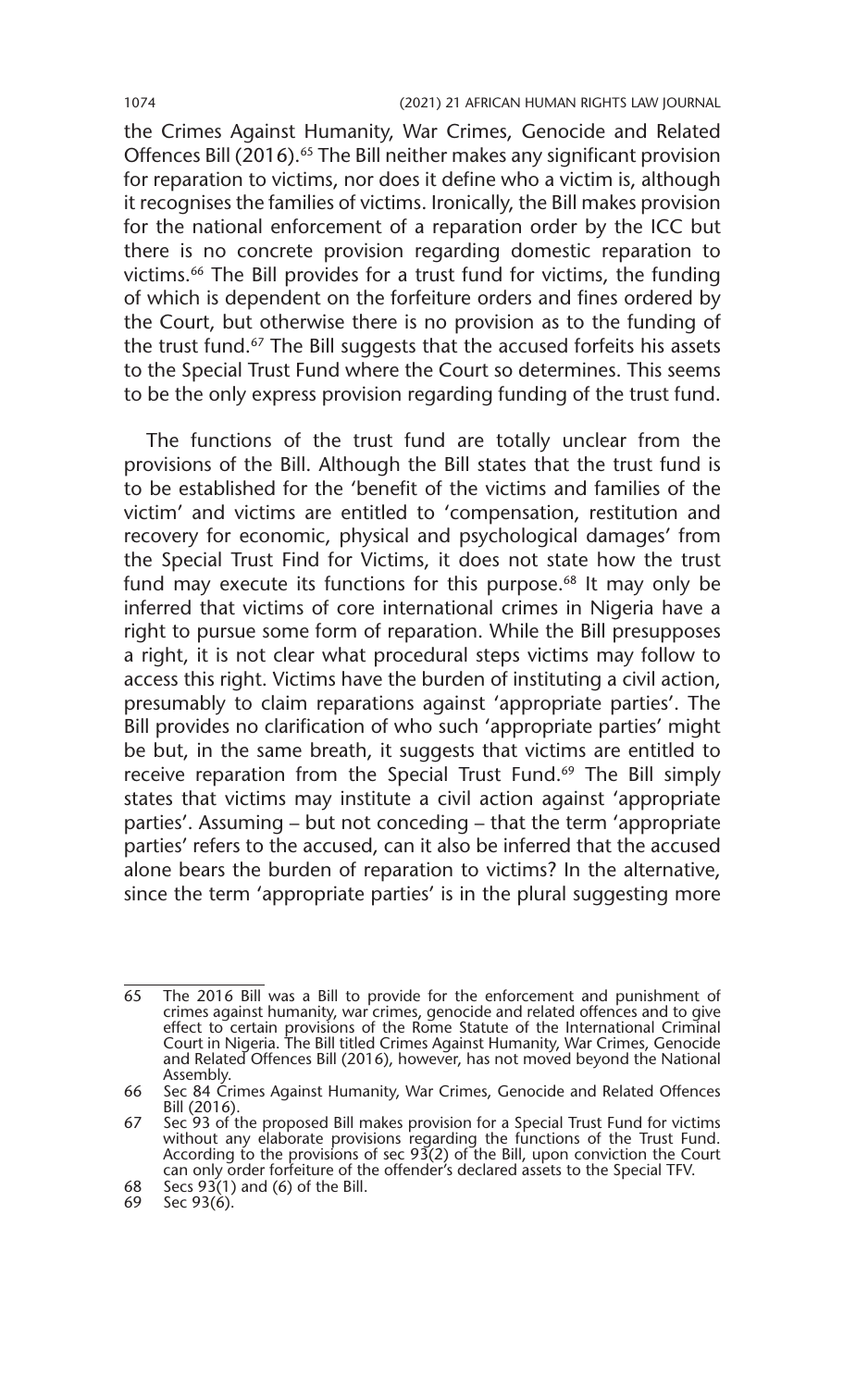RIGHT OF VICTIMS OF CORE INTERNATIONAL CRIMES TO REPARATION IN NIGERIA 1075

than one, would it be safe to conclude that the Bill contemplates parties other than the accused?

It is difficult to overlook other manifest flaws and inadequacies in the provisions of the Bill. First, victims of core international crimes may have no respite with regard to reparation. The Bill does not guarantee realistic and accessible means for victims of crimes of such magnitude to receive reparations for the harm they have suffered in the criminal justice system. Aside from the inherent trauma in standing as witnesses for the prosecution's case against the accused, victims have the additional burden of instituting a separate legal action at their cost. Given the probable financial, psychological and vulnerable position of victims of core international crimes, the inherent diversity of their claims and the attendant difficulties that trail civil actions in ordinary cases, the practical feasibility of the provision is almost non-existent.

On the other hand, the VBR aptly identified and guaranteed victims' pre-trial, trial and post-trial rights, which are in line with the provisions of UN Declaration and the Basic Principles. The pre-trial rights of victims included the rights to immediate assistance;70 information on available pre-trial services; progress of the investigation; a decision not to prosecute and release of the offender on bail;<sup>71</sup> immediate repossession of property;<sup>72</sup> and the right to confer with the prosecutor.<sup>73</sup> Although there was no express provision for victims' participation in criminal proceedings, in the Bill, during trial victims have a right to be present at all times throughout the trial proceedings<sup>74</sup> and give evidence of the injury or damage suffered during trial either personally or through other witnesses.<sup>75</sup> A victim who is not a prosecution witness has the right to apply to the Court. Thus, the Bill granted restricted participation to victims in order to establish the nature and extent of injury, loss or damage for the purpose of restitution or compensation.

Apart from being a witness for the prosecution and making presentations on his injury or damage, the victim may not actively participate in the criminal proceedings except for his right to be present. This is similar but substantively different from the practice at the ICC where victims actively participate in the criminal proceedings

<sup>70</sup> Sec 4 VBR.

<sup>71</sup> Secs 5-6, 7 12 and 13 VBR respectively. 72 Sec 8 VBR. Sec 10 of the same Bill conferred on the victim the right to apply for the return of the victim's property recovered during investigation.

<sup>73</sup> Sec 11 VBR.

<sup>74</sup> Sec 12 VBR.

Secs 21-22 VBR.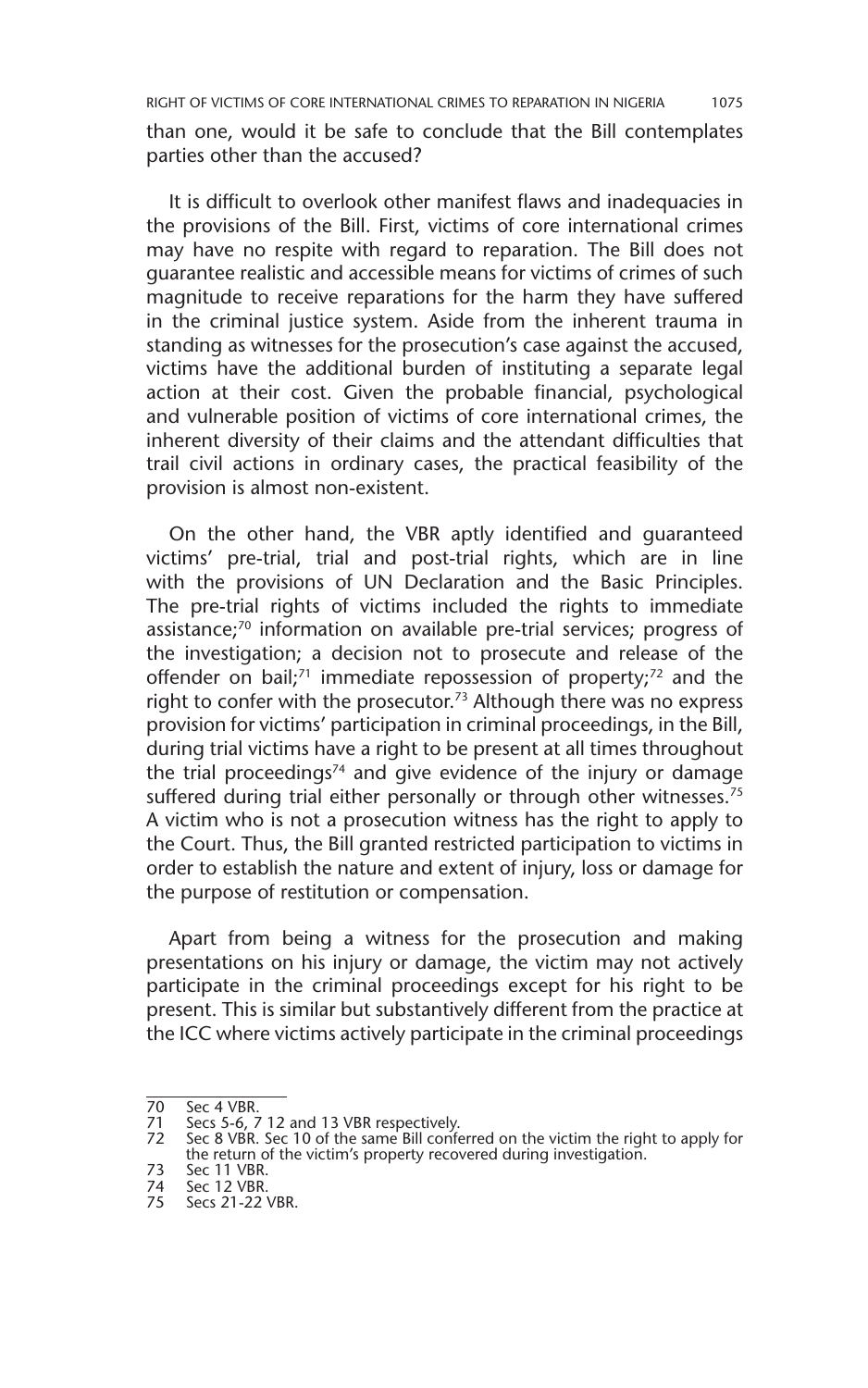besides making representations for reparation. Although the Bill made no further procedural provisions with respect to the actual modalities of such presentation by the victim, it is presumed that such presentation may be made alongside the prosecution case although independently of the case. The provision of the Bill suggests that such presentation may be made at any time before the sentencing stage.76 Nothing in the Bill suggests that the prosecution will be involved in assisting the victim to make his presentations, except where it relates to the enforcement of a reparation award by the court.77 However, recourse may be made to the practice at the ICC where victims have a separate legal representative who makes presentations to the Court on their behalf during the reparation proceedings. Following the experience of the ICC, allowing victims to participate in criminal proceedings would not significantly affect the proceedings, such as unduly delaying the accused's trial.

A significant provision of the Bill relates to some form of reparation award to victims during trial which, although limited to compensation and restitution, obviates the need for victims to institute a separate civil action for remedies.78 The Bill made express provision for a similitude of juridical reparation in Part I thereof.79 The provision for *ex gratia* payments in Part II of the Bill, via the Criminal Injuries Compensation Tribunal, cannot in any way be described as reparations to victims of crimes.<sup>80</sup> The title already suggests that such payments are not obligatory for the state but voluntary. The limitation on the period of application and amounts payable in light of the scope of the award clearly steer the provision off reparative content.81 Reparations are neither voluntary nor can they be limited to mere payments as suggested by the tone of the wording of Part II of the Bill. The maximum of N10 000 contrasts starkly with the provision of the first part of the Bill, which seems to accord some form of significance and dignity to victims of crimes.<sup>82</sup>

<sup>76</sup> Sec 22 VBR.<br>77 By virtue of

By virtue of the provisions of sec 31 of the VBR, the prosecutor may enforce an order for reparation to the victim on his behalf.

<sup>78</sup> Sec 26 VBR.

<sup>79</sup> Secs 1-36 VBR.<br>80 The Bill establi:

<sup>80</sup> The Bill established a Criminal Injuries Compensation Board which oversees the compensation programme and the activities of the Tribunal. Sec 44 VBR.

<sup>81</sup> Sec 53 of the VBR clearly placed a limitation of one year within which a victim may apply for *ex gratia* payments while the operation of the Act cannot be backdated to apply to crimes committed before its commencement. Sec 56 states that the Tribunal cannot make an award in excess of 10 000 Naira. However, given the interpretation ascribed to injury in sec 37(1) and the very<br>wide categories of criteria that the Tribunal must consider in assessing a victim's<br>claims, outlined in sec 58 of the Bill, it is ironical and that the Bill placed such a limitation on time and amount payable.

<sup>82</sup> Following the exchange rate as at September 2020, the value of the maximum amount is the paltry sum of US \$26. It is practically difficult to concur that such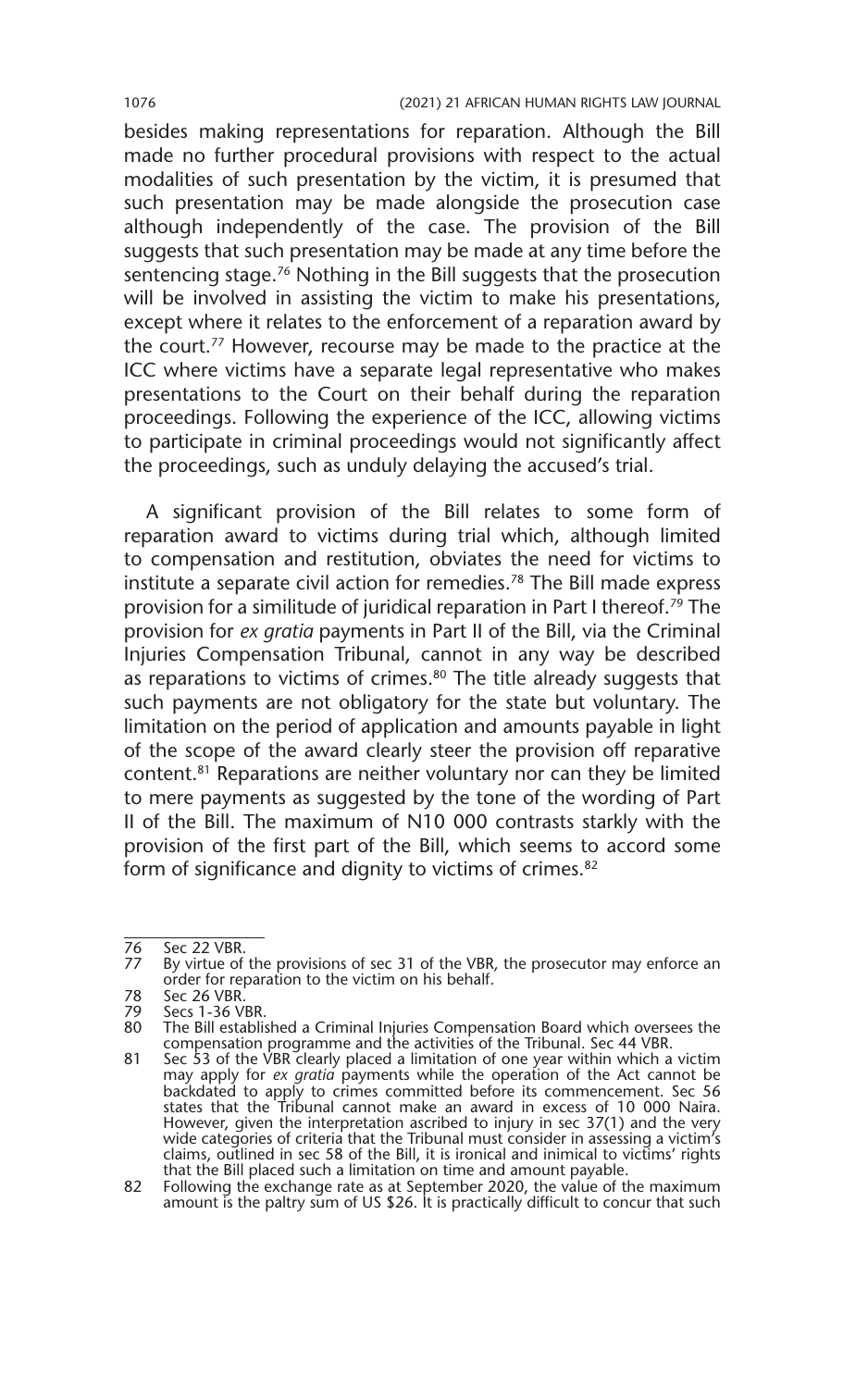It appears that while the provisions on reparation in the Bill might have been gleaned from the Rome Statute on reparation, the drafters seem to avoid the use of the word 'reparation' while limiting the remedies available to the victims to compensation and restitution. Following the meaning ascribed to restitution, which simply implies replacement, it possibly may not cater for the restitutive need of the victim.83 Conversely, the Bill proposes a huge improvement in the position of victims in the administration of criminal justice in Nigeria. Unlike the previous position, victims would be active participants in the criminal justice process, although their participation is limited to proceedings that establish the nature and extent of the victim's injury. An important highlight of the Bill is the provision on victims' rights and remedies in the course of criminal proceedings as a guiding principle of the administration of criminal justice in Nigeria.<sup>84</sup> This represents a significant shift in Nigeria's perception of the criminal justice. The Bill as proposed, however, needs to be reviewed with regard to specific areas in order to extensively protect and guarantee victims' rights in the administration of criminal justice, especially with respect to victims of core international crimes in Nigeria.<sup>85</sup>

#### **6 Recommendations and conclusion**

The rights of victims to access justice encompasses their right to reparation. The right to reparation is particularly important to victims of core international crimes, for what is justice to such victims if the harm they have suffered as a result of the crimes perpetrated against them are not repaired? Hence, with the increasing number of victims of core international crimes in Nigeria, it is becoming imperative to consider enshrining their rights to reparation and making adequate provisions to fulfil the right. Nigeria must take the first step in the right direction by recognising that victims of core international crimes are deserving of reparations not only by the magnitude of the harm they have suffered but by virtue of its obligation under the Rome Statute and the established legal principles of *ubi jus ibi remedium*. While it is important to focus on retribution and rehabilitation of repentant offenders, it is equally important to actively engage in repairing the harms perpetrated against the victims directly, in so far

amount will make any significant reparative impacts for victims of violent crimes as purported by the Bill.

<sup>83</sup> Sec 73 VBR.<br>84 Secs 2(e) an

<sup>84</sup> Secs 2(e) and (g) VBR. 85 Besides some of the obvious inadequacies of the Bill, the Bill may not have anticipated unforeseen circumstances such as where a victim dies in the course of the application for reparation but before an award is made. There is nothing to suggest that the court or tribunal may countenance the needs of the dependants of the victim in the eventual award of reparation.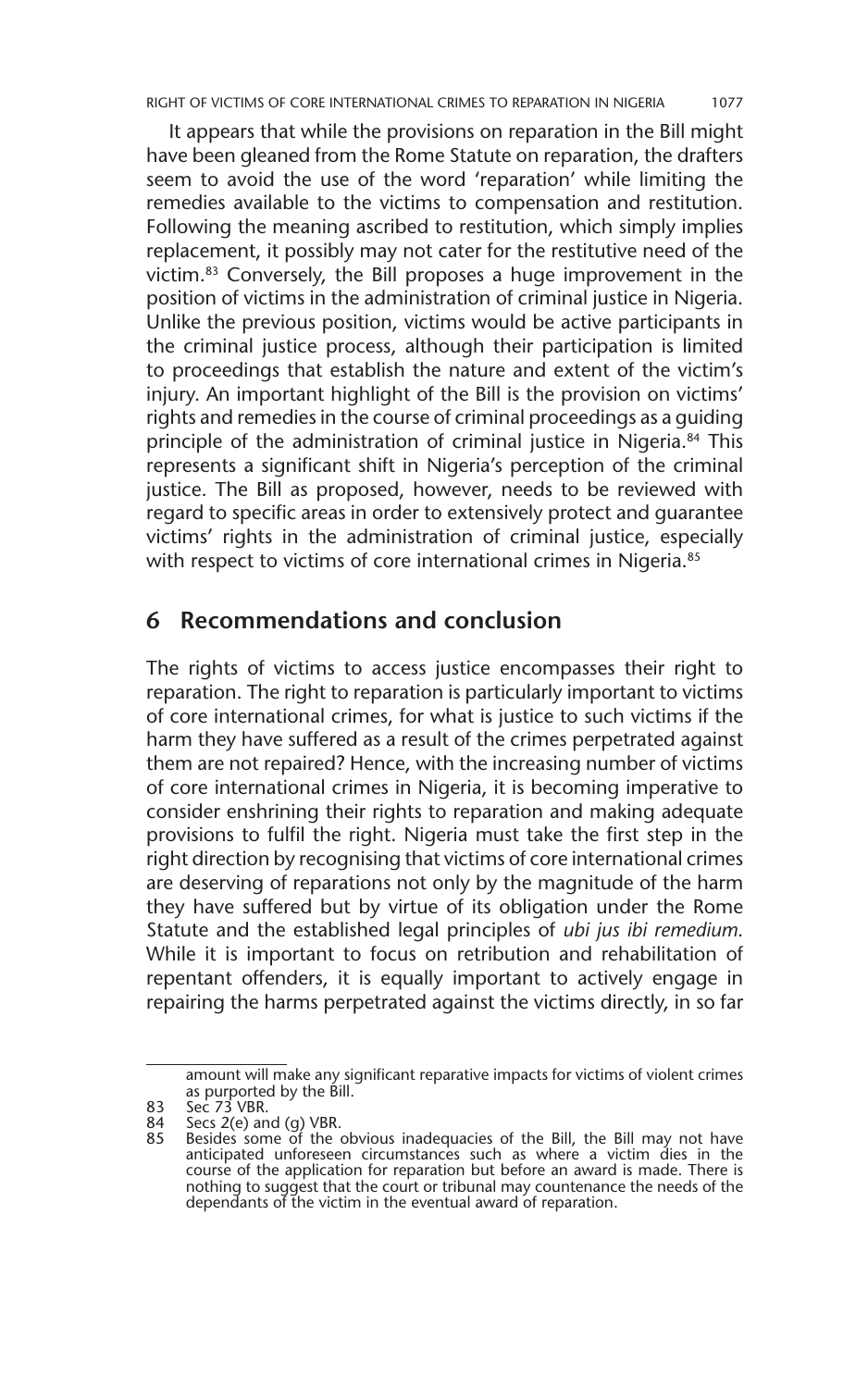as it is possible to do so. Previous attempts at domesticating the core international crimes and also incorporate some form of reparative provisions are commendable but, *prima facie*, these are grossly inadequate. The Bills have failed to comprehensively recognise and capture the essence and concept of reparation to victims of core international crimes.

Core international crimes must be properly domesticated in line with the spirit and intendments of the provisions of the Rome Statute. Nigeria must adopt a definitive legal framework on reparation to victims of core international crimes. The legal framework may include both a juridical and administrative reparation system, which operates differently from juridical reparations obtainable through the courts. In designing such a system, priority must be given to the establishment of a Victims' Trust Fund for the purpose of administering and implementing reparation to victims. The core functions of the trust fund must be clearly defined and stated. The composition and powers must also be clearly stated and be free from ambiguous interpretations.

Second, Nigeria must recognise victims' rights to reparation by making express provision for reparation to victims in its domesticating instrument and including the salient issues discussed with regard to fulfilling victims' rights to reparation. The legal provision must clearly define who a victim is and the substantive and procedural measures for realising the right to reparation. The concept of reparation must be clearly defined to incorporate all five recognised forms of reparation. The provisions of the law must be clear on the type of reparation available to victims. The law must expressly provide victims with the right to access juridical reparation in the criminal justice processes, although via civil proceedings. The model adopted by the ICC is adaptable and can be used within the Nigerian criminal justice system. The burden of pursuing reparations by the victims should not be borne solely by the victims. The cost of legal action and representation should largely be borne by the state.

In addition to legislating on victim's rights to reparation and the attendant procedural issues, the law should be devoid of ambiguities with respect to the obligation for reparation. Clearly, the accused bears the burden of reparation to the victim. However, where the accused is unable to discharge such a burden due to verified indigence, the burden shifts to the state through the trust fund. Hence, the law must be clear on the funding of the trust fund. Besides funding through forfeited assets and funds of the accused, contributory funding by the state should be expressly provided for. Contributions may be